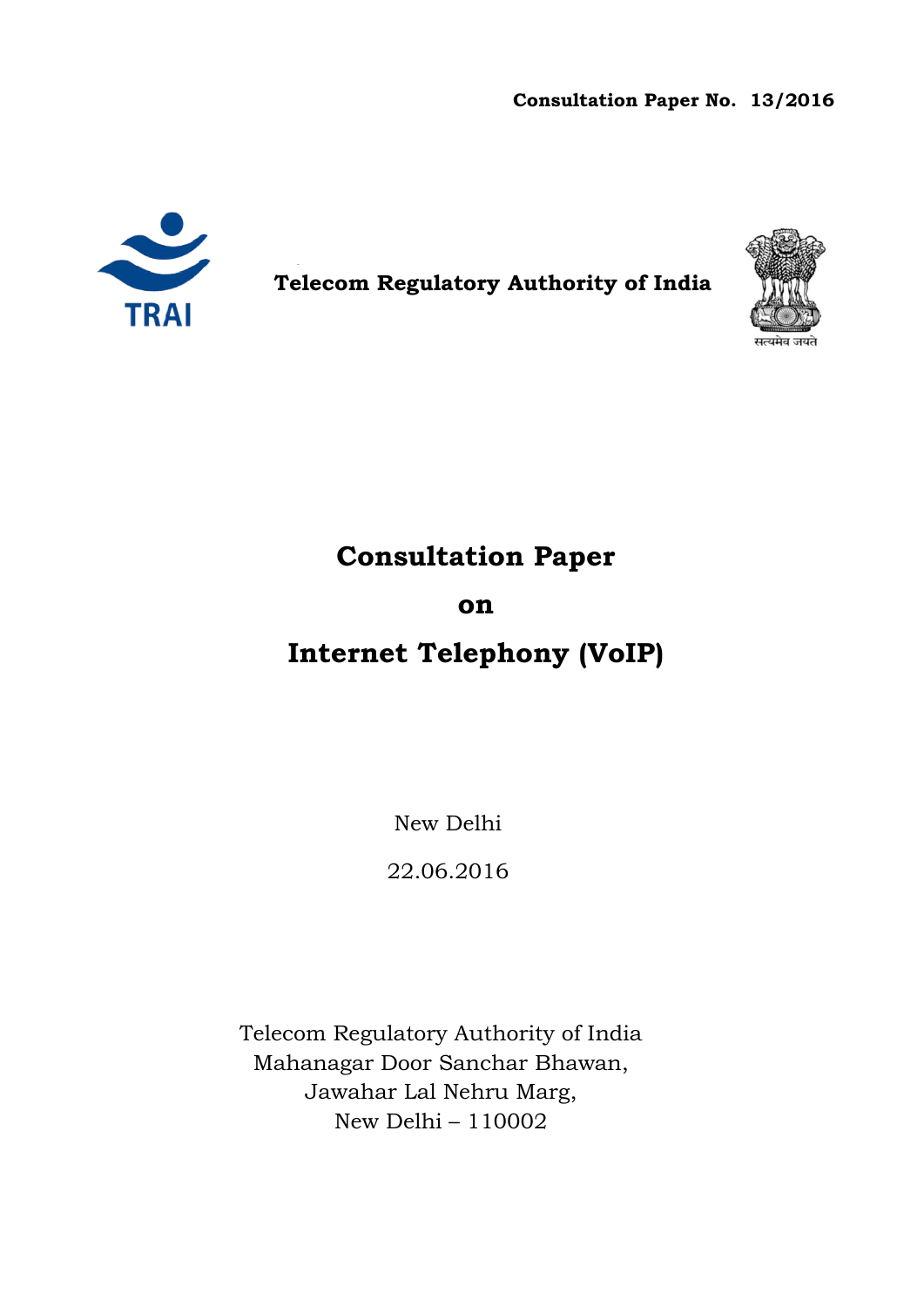Stakeholders are requested to furnish their comments to the Advisor (Broadband & Policy Analysis), TRAI by 21/07/2016 and counter comments by 04/08/2016. Comments and counter comments would be posted on TRAI's website www.trai.gov.in. The comments/counter comments in electronic form may be sent by e-mail to broadbandtrai@gmail.com.

For any clarification/ information, Shri Arvind Kumar, Advisor (Broadband & Policy Analysis) may be contacted at Tel. No. +91-11-23220209 Fax: +91-11-23230056.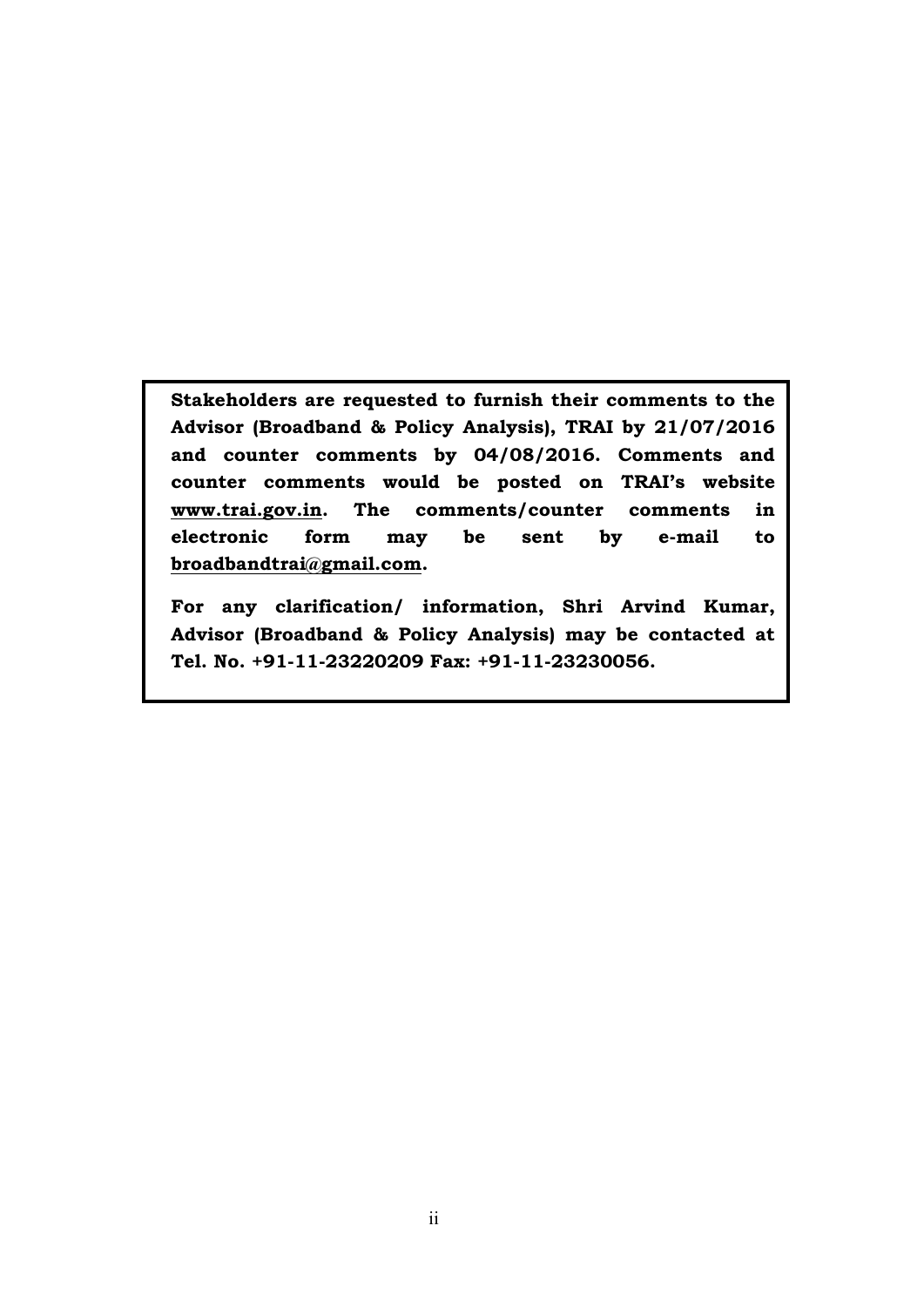# **CONTENTS**

| <b>Chapter</b>     | Description                                   | Page No.  |
|--------------------|-----------------------------------------------|-----------|
| <b>Chapter I</b>   | Introduction                                  | 1-5       |
| <b>Chapter II</b>  | VoIP Technology                               | $6 - 15$  |
| <b>Chapter III</b> | Current Regulatory and Licensing<br>Framework | 16-20     |
| <b>Chapter IV</b>  | Regulatory Issues and<br>Implications         | $21 - 35$ |
| <b>Chapter V</b>   | Issues for consultation                       | 36-37     |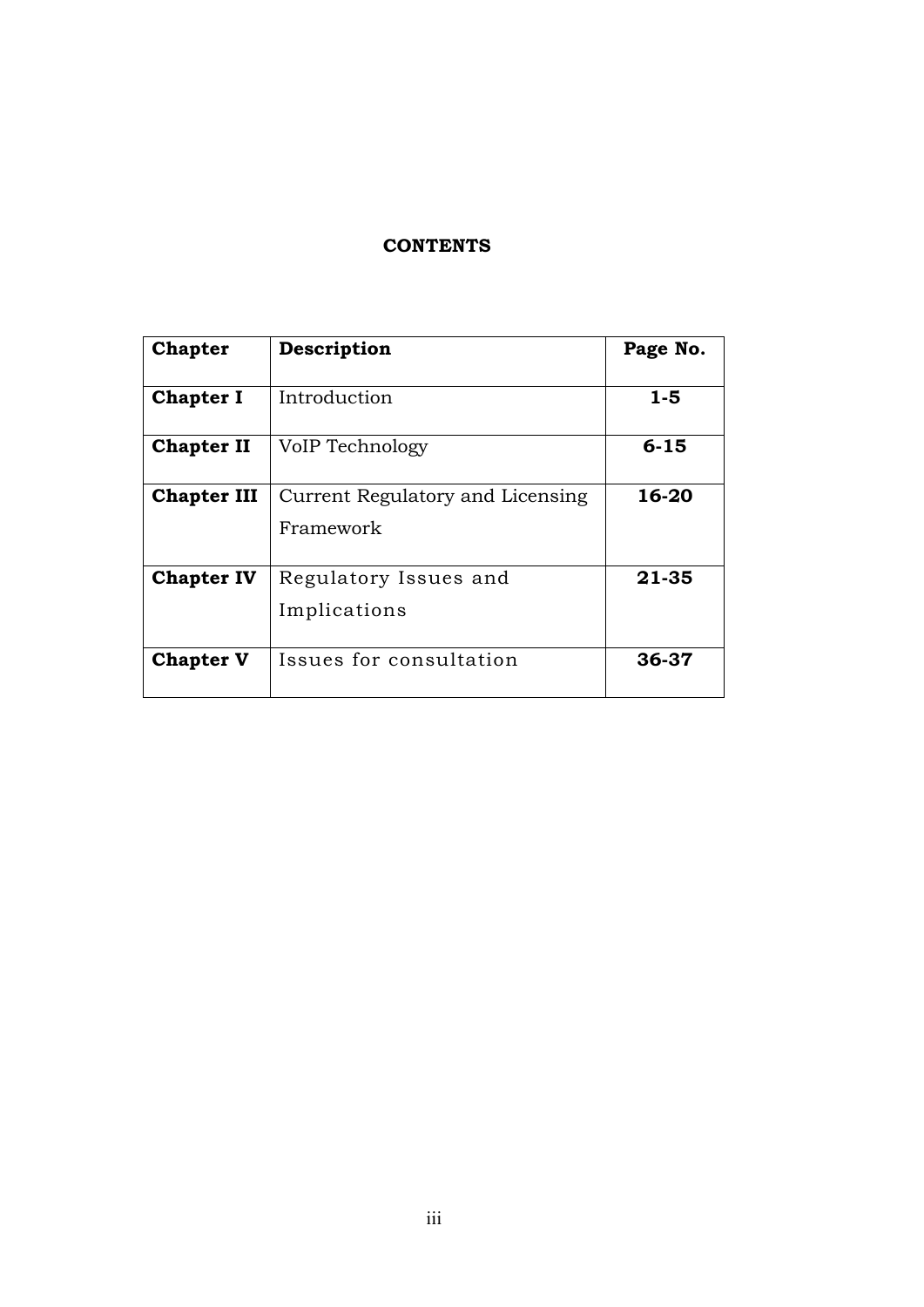# CHAPTER-I

# Introduction

- 1.1 Since the 1960's when digital voice communication first emerged, the Public Switched Telephone Network (PSTN) has been supported worldwide as the primary means of voice communication. The PSTN is a connection-oriented, circuit-switched network in which a dedicated channel (or *circuit*) is established for the duration of a communication. Originally transmitting only analog signals, the PSTN ultimately switched to digital communication, which offered solutions to the attenuation, noise and interference problems inherent in the analog system. The modern PSTN uses Pulse Code Modulation (PCM) to convert all analog signals into digital transmissions at the originating network and reverses the processes in the receiving network.
- 1.2 Although highly rated for reliability and Quality of Service (QoS), PSTN Networks have two significant disadvantages:
	- (a) Expensive bandwidth, which results in high telephone bills for individuals and businesses alike.
	- (b) Inefficient use of networking channels, which results from dedicating an entire channel for each conversation.
- 1.3 Packet Switched Networks offer solutions to such problems and are increasingly being used as alternatives to the traditional circuit switched telephone service. IP Telephony provides alternative means of originating, transmitting, and terminating voice and data transmissions that would otherwise be carried by the public switched telephone network (PSTN).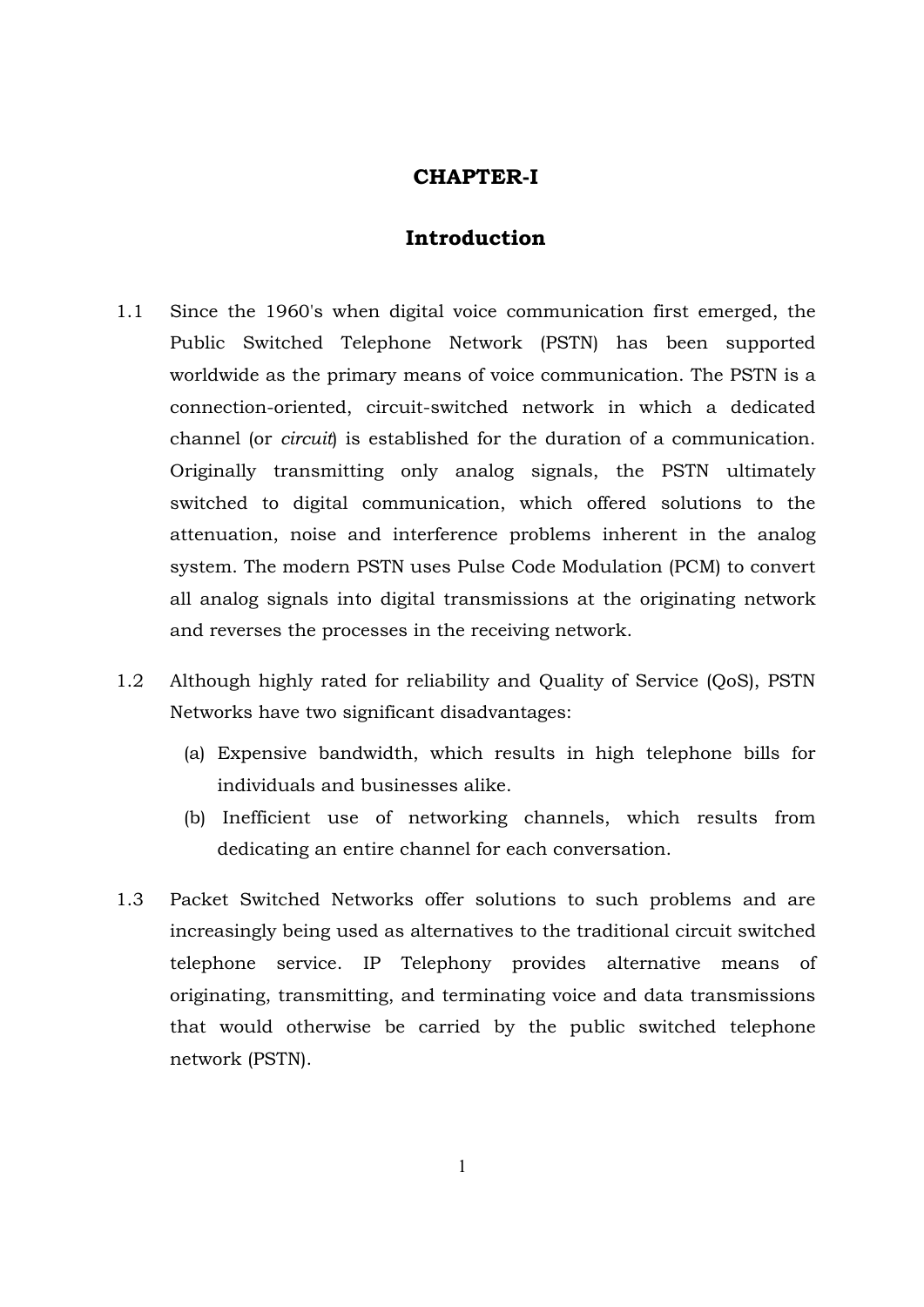- 1.4 The use of Internet Protocol (IP)-based networks, including the Internet, continues to grow around the world due to the multitude of applications it supports and particularly due to Voice Over IP (VoIP). IP-based networks are capable of providing real-time services such as voice and video telephony as well as non real-time services such as email and are driven by faster Internet connections, widespread take-up in broadband and the emergence of new technologies.
- 1.5 The terms "IP Telephony", "VoIP", Internet Telephony and other variants often generates confusion as there are many different definitions used by various organizations. Some use them interchangeably while others give them distinct definitions. Further confusion is caused by using the terms to refer to both the IP-based technologies and the services that are enabled by these technologies.
- 1.6 Initially, there were two major categories for voice transmission over IP networks based on type of IP network used. When voice is transmitted over public Internet, it is termed as Internet Telephony. Similarly when voice is transmitted over managed IP networks, it is termed as Voice over IP (VoIP). Internet Telephony can be deemed to be a subset of Voice over IP, in the sense that, when voice is carried over a IP network it can be termed as Voice over IP. And if the IP network in this case is the public Internet then it can be called Internet telephony. The primary difference between voice services on managed and unmanaged IP Networks is in quality of speech. However this difference is getting narrower with technological advancement, new coding techniques and availability of higher bandwidth broadband connections.
- 1.7 The high costs of maintaining legacy networks alongside the requirement to upgrade to intelligent networks with inherent monitoring and adaptive capabilities are the key reason for growing adoption of IP based Network. Consumer VoIP applications can run over a range of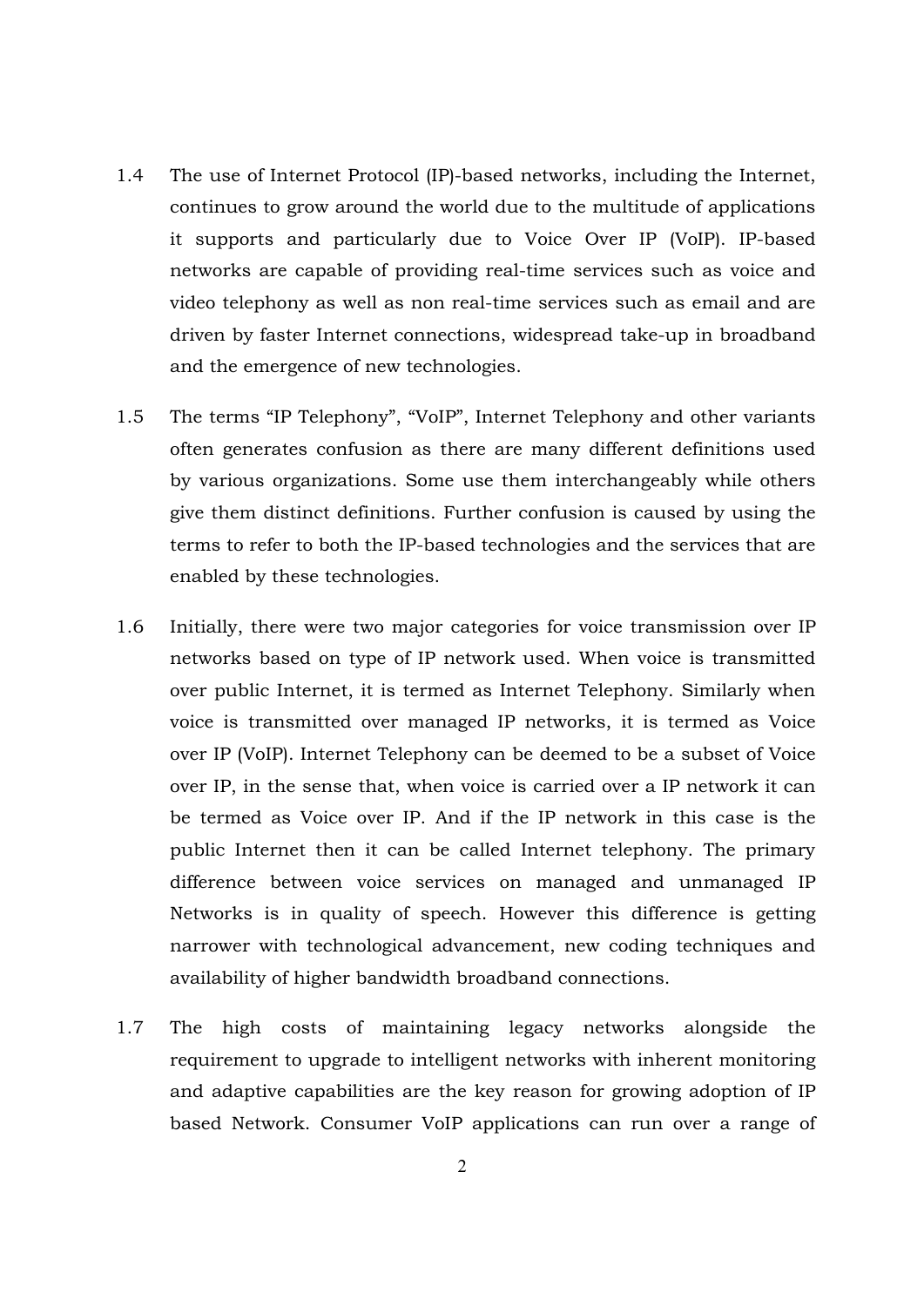devices, offering flexibility towards seamless communications. For some operators, IP-based transmission is the first step in implementing NGN strategy, although true NGN is a broader concept that involves specific QoS guarantees and generalized mobility not offered by most types of VoIP.

- 1.8 Still, some existing operators may be reluctant to introduce VoIP, because they already offer voice services over the PSTN/PLMN. Perhaps understandably, they do not wish to cannibalize their higher-margin services offerings. However, the reality is that convergence, in the form of VoIP services, is redefining markets and blurring boundaries between networks and content.
- 1.9 The ICT sector is developing rapidly. Technological advances are making new services, and new modes of service delivery, possible. In future, Internet will be the primary medium through which converging voice and data services will flow. As a result, market structure, business models, and commercial arrangements for interconnection amongst operators are changing. Internet telephony, or Voice over the Internet Protocol (VoIP) enable users to make real time voice calls, transmitted over the Internet (rather than using traditional circuit switched telephone networks). VoIP enables network operators, service providers, and consumers to make significant savings, by reducing the underlying costs of a telephone call. VoIP uses network resources much more efficiently than conventional telephone service, reducing the costs of providing a call (albeit with the loss of some call quality and service features), and, creating opportunities for regulatory arbitrage that enable TSPs and consumers to reduce or avoid call charges. The volume of VoIP traffic is growing rapidly and the potential exists for packet switched, Internet Protocol networks to become the primary medium for most voice and data services.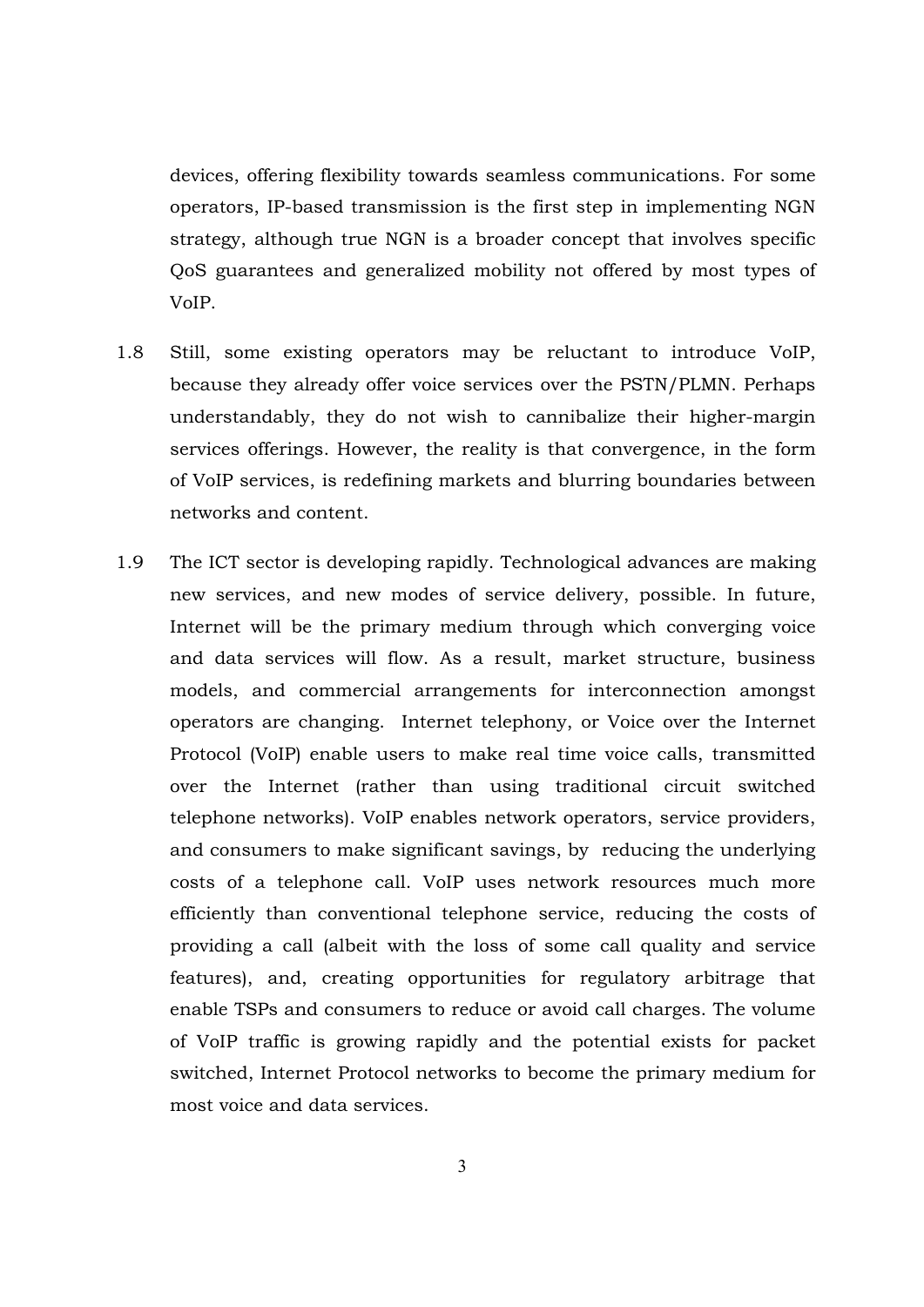- 1.10 Voice over Internet Protocol (VoIP) is an example of an innovative and disruptive technology. VoIP demonstrates that the basic premise of traditional voice telephony – the network and voice services must be owned and operated by the same firm – is no longer relevant. VoIP is disrupting the pre-existing business plans of traditional telephone service providers and is being introduced by service providers outside the traditional community. For instance, Google launched its Google Voice service in March 2009. Rather than own or operate any part of the underlying network, Google simply offers an application that gives users one phone number for all of their phones, provides free long distance within the United States and low international calling rates.
- 1.11 Convergence is primarily driven by increasing processing power, high capacity memory storage devices, reduced price, lesser power requirement and miniaturization of the devices. High-speed data transfer is now possible which is necessary for delivering innovative and advanced multimedia applications. Recent trends indicate that Telecom operators are adopting converged platforms to deliver multimedia rich applications containing voice, video and data.
- 1.12 Presence of unified IP based backbone and the benefits associated with the converged telecom access scenario has enabled the service providers world over to launch more and more converged services such as Internet Telephony, IPTV, Mobile TV etc. The separation of service provisioning and its management from the underlying network infrastructure in packet based networks is further increasing the acceptability of IP based Networks. It is now possible to separate provision of service contents, configuration and modification of service attributes regardless of the network catering such service. There has been enough evidence to suggest that in future IP networks will play much important role and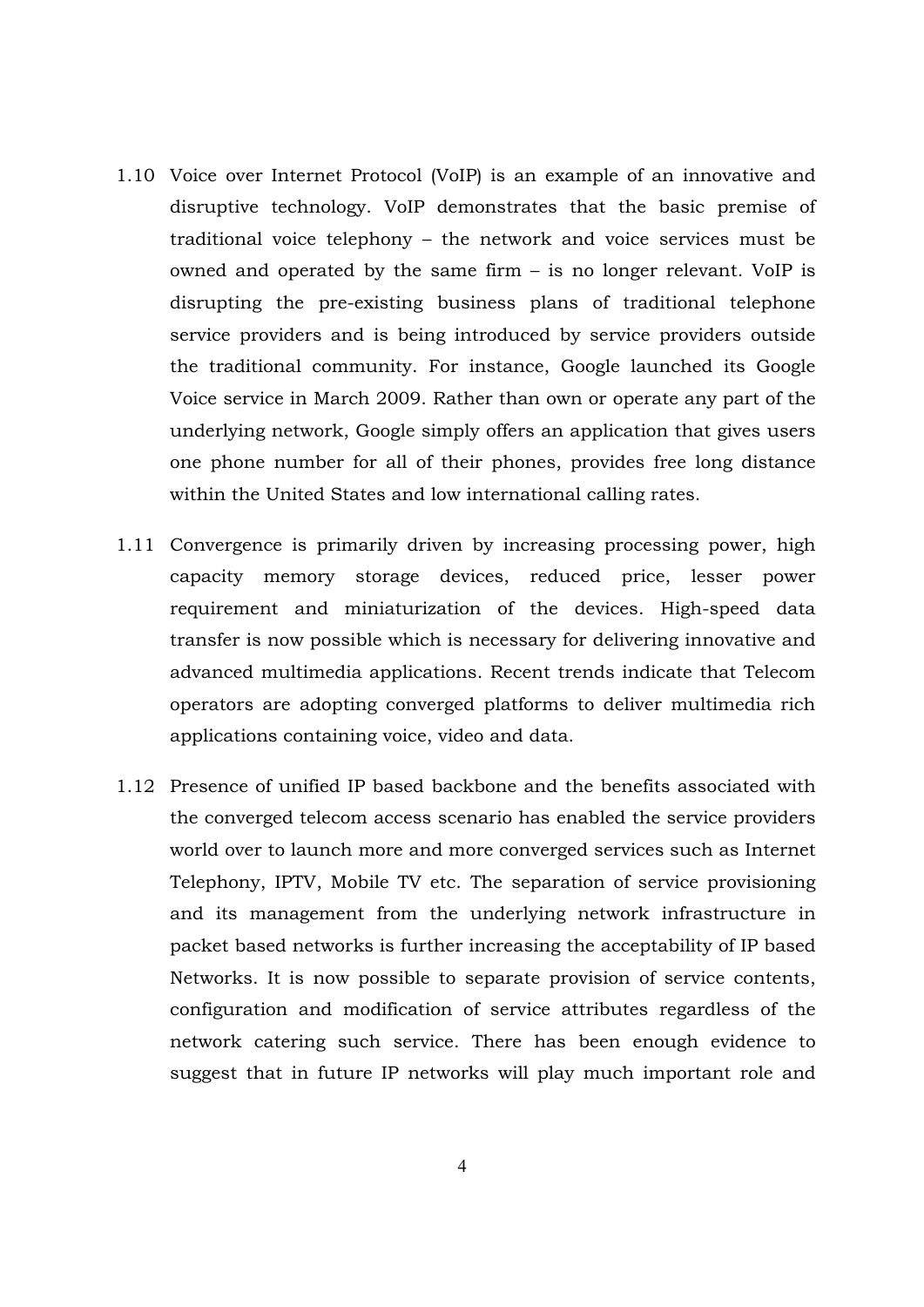may ultimately encourage migration of conventional networks towards Next Generation Networks or an All IP Network.

- 1.13 The acceptability of IP based networks globally has facilitated growth of Broadband. However, this growth is highly dependent on availability of innovative IP based services and their affordability. Telecom service providers across the world are realizing benefits of carrying the TDM traffic over IP based Network in their backbone and access networks. Internet Telephony is considered to be one of the front-runner IP based converged service which is transmission of voice over IP based Network.
- 1.14 The existing licensing framework has been effective and has contributed to growth of telecom sector. However fast technological development, convergence of networks, services and end-devices is blurring the boundaries of scope of services among different licenses. Rapid changes are taking place worldwide with respect to business models, service delivery platforms and regulatory frameworks to meet the challenges posed by the convergence.
- 1.15 This Consultation Paper is divided into five chapters. The first chapter introduces the background in which this consultation is being initiated. Chapter - II deals with VoIP technology; Chapter - III presents current Regulatory and Licensing Framework for Internet Telephony; and Chapter - IV deals with Regulatory Issues and their implications. Chapter - V lists the issues for consultation.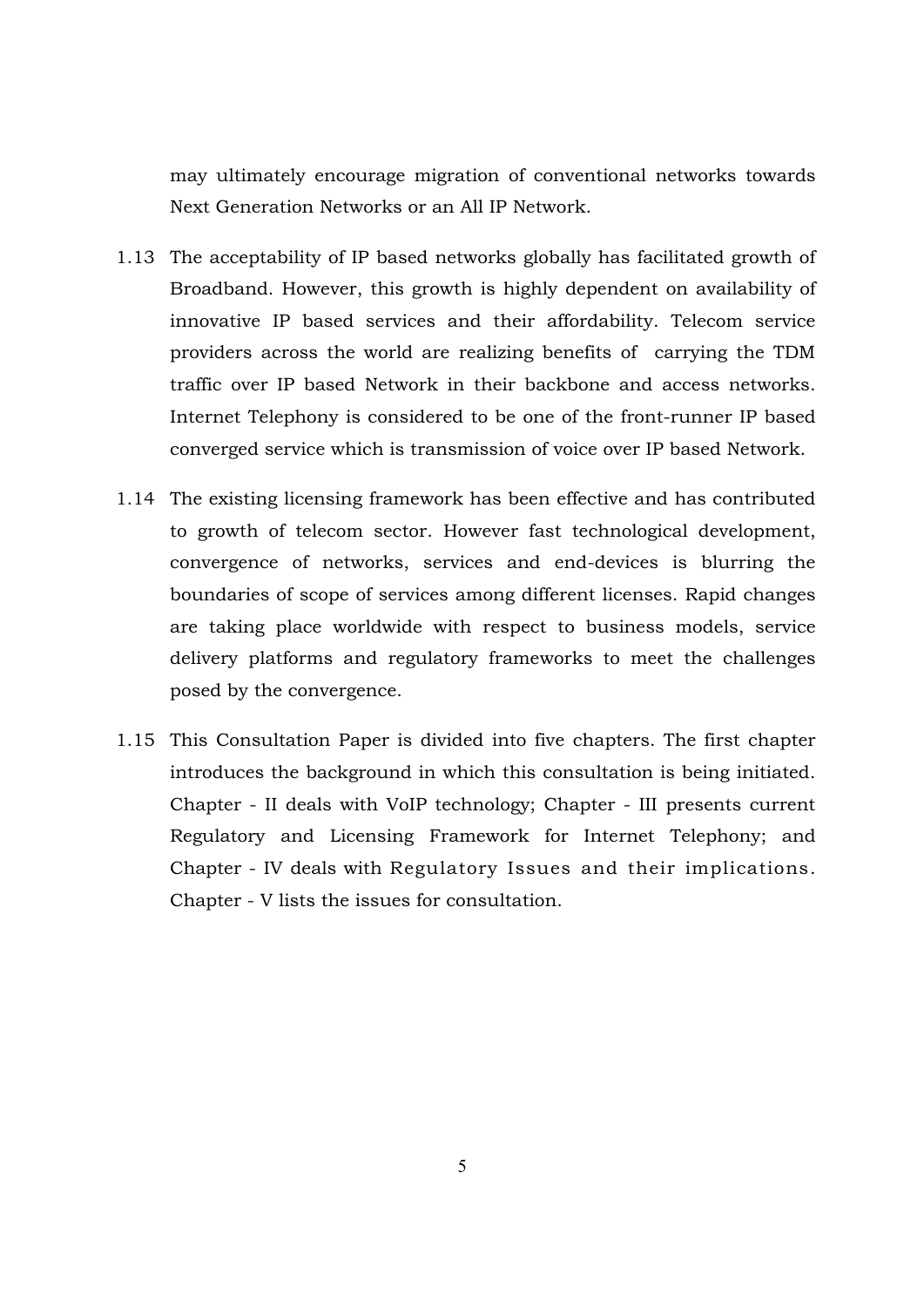# CHAPTER II

# VoIP TECHNOLOGY

- 2.1 The Internet is often characterized as being a packet-switched network. The IP-based network technologies are designed in a way that enables radically different environment for service development, innovation and competition, both when it comes to infrastructure platforms or service development platforms
- 2.2 The connectionless packet switched nature of the IP-based networks possesses some of the important characteristics enumerated as follows:
	- IP technology is based on a distributed network architecture, where routing and intelligence are distributed in the network.
	- The service provision is disintegrated from infrastructure operation and the terminals attached at the edges of the network can create and offer services.
	- The service development platforms have mainly been open.

These characteristics of the IP technology create good conditions for development and competition.

2.3 Traditional telecommunication operators are now moving beyond the public switched telephone network (PSTN) into IP-based, full-service networks, which are generally known as Next Generation Networks (NGNs). TSP can use these NGNs to deliver a package of voice, data and video offerings, all using the same core network hardware. Following the PSTN/PLMN model, many operators want to control the entire network value chain – in other words, they want to build end-to-end networks, including trunking and access elements. This means that many NGNs are deployed with control and service-layer functions that resemble the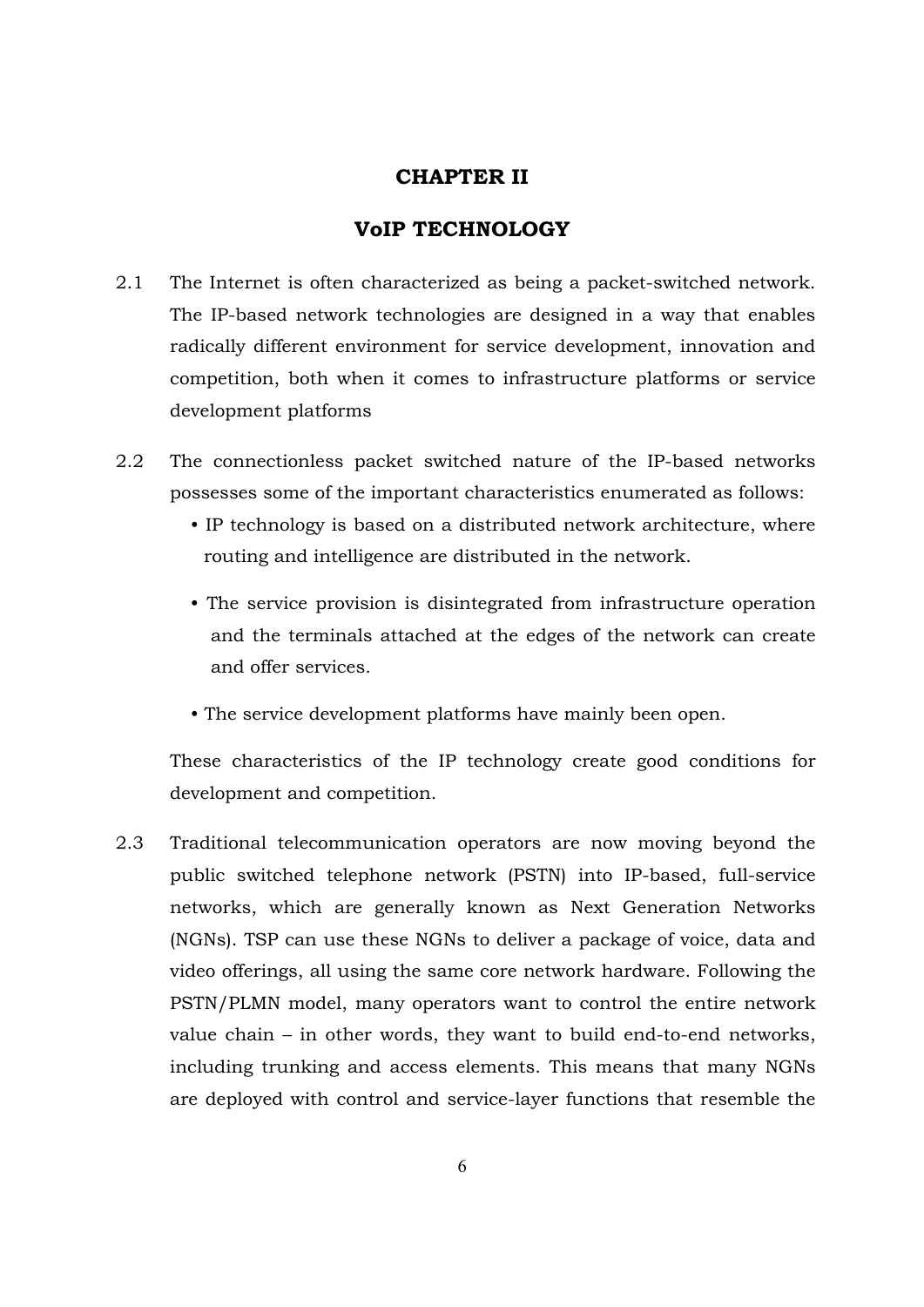closed systems of PSTN/PLMN operations. These types of networks can be referred to as the closed network model.

- 2.4 Meanwhile, Telecom Service providers (TSPs) who are not having full fledged networks or not having own large subscriber base may also want to compete head-on with existing TSPs by offering their own packages of voice (often VoIP), video and data. This model however, more closely complements and resembles the open Internet, with the —intelligence and control of the network decentralized and powered by intelligent terminal equipment (i.e. computers, handsets or set-top boxes). This model can be termed as the open network model.
- 2.5 Currently we are at an evolutionary stage that features both models: The operator-managed, closed network model, which is successor of the legacy, public-switched telephone network (PSTN); and The open network model. For regulators this raises several questions. Can these different types of networks coexist? Can they interconnect? How will they evolve? The answers to these questions are important because of the value that can be unlocked through interconnection and the resulting ubiquity of information and content.
- 2.6 The IP Multimedia Subsystem or IP Multimedia Core Network Subsystem (IMS) is an architectural framework originally developed by 3GPP to support convergence and new services in the network. To ease the integration with the Internet, IMS uses IETF protocols wherever possible, e.g., SIP (Session Initiation Protocol). According to the 3GPP, it aids the access of multimedia and voice applications from wireless and wire-line terminals, i.e., to create a form of fixed-mobile convergence (FMC). This is done by having a horizontal control layer that isolates the access network from the service layer. From a logical architecture perspective, services need not have their own control functions, as the control layer is a common horizontal layer.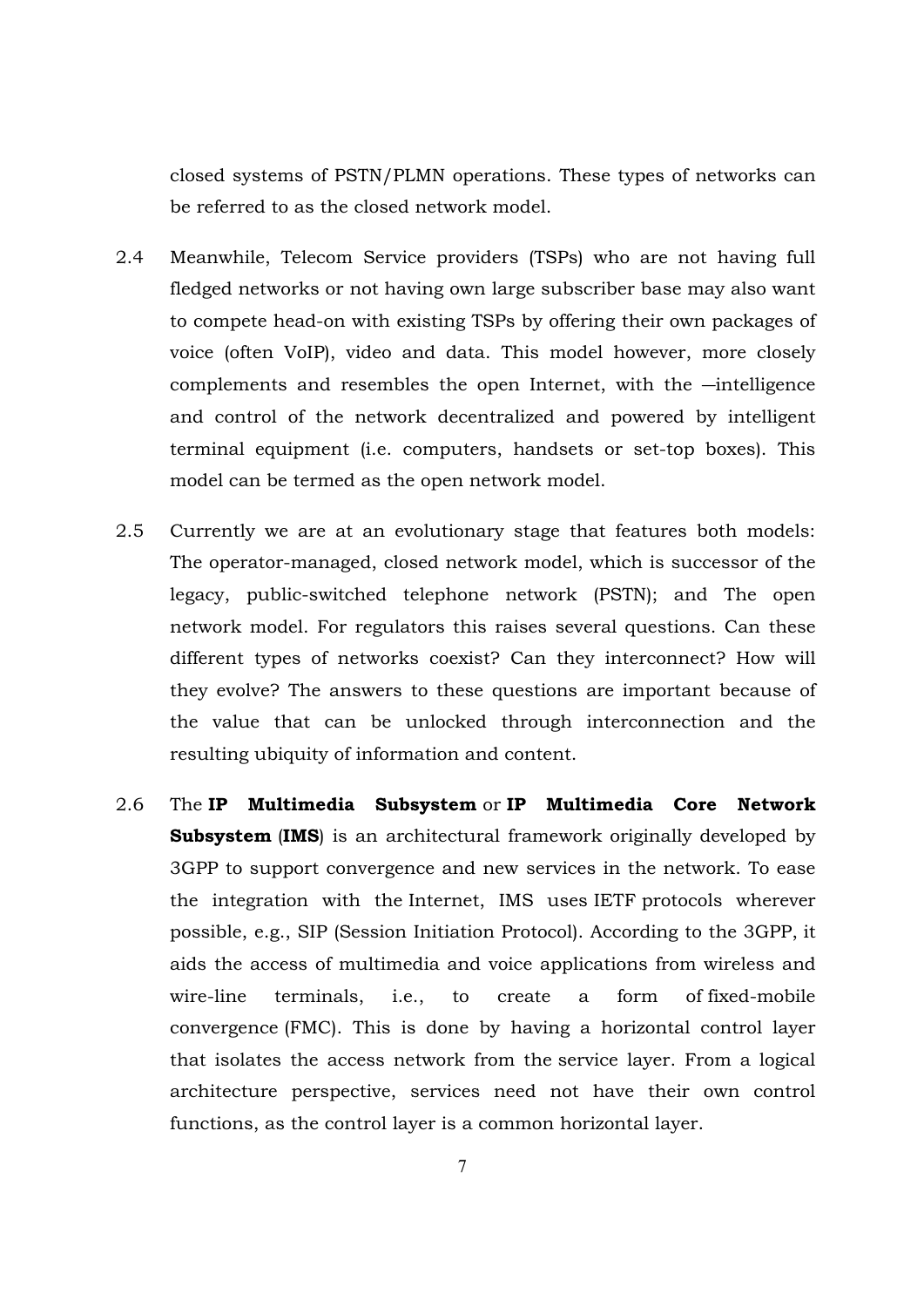- 2.7 The consumer can connect to IMS in various ways, most of which use the standard IP. IMS terminals (such as mobile phones and computers) can register directly on IMS, even when they are roaming in another network or country (the visited network). The only requirement is that they can use IP and run SIP user agents. Fixed access (e.g., Digital Subscriber Line (DSL), cable modems, Ethernet), mobile access (e.g. WCDMA, CDMA2000, GSM, GPRS) and wireless access (e.g., WLAN, WiMAX) are all supported. Other phone systems like plain old telephone service (POTS—the old analogue telephones), H.323 and non IMS-compatible systems, are supported through gateways.
- 2.8 Underlying technology i.e. Voice over IP (VoIP) is a group of technologies used for the delivery of voice and multimedia sessions over IP (Internet Protocol) networks. In VoIP, the signaling that controls the session (e.g. a voice call) is distinct from the audio stream that carries the voice content. Hence, VoIP protocols are classified either as signaling or media protocols.
- 2.9 Examples of signaling protocols include
	- (a) Session Initiation Protocol (SIP) a widely used application layer protocol for creating, modifying and terminating sessions with one or more participants. SIP typically makes use of the Session Description Protocol (SDP) to negotiate media parameters for a call.
	- (b) H.225.0 part of the H.323 stack (a family of VoIP protocols standardized by ITU-T); used to establish, control and end a call.
- 2.10 An example of a media protocol is the Real-time Transport Protocol (RTP), which is used by nearly every VoIP stack today. While RTP is used to transport the actual voice and video data, its sister protocol, the RTP Control Protocol (RTCP), provides feedback on the quality of media distribution in a call.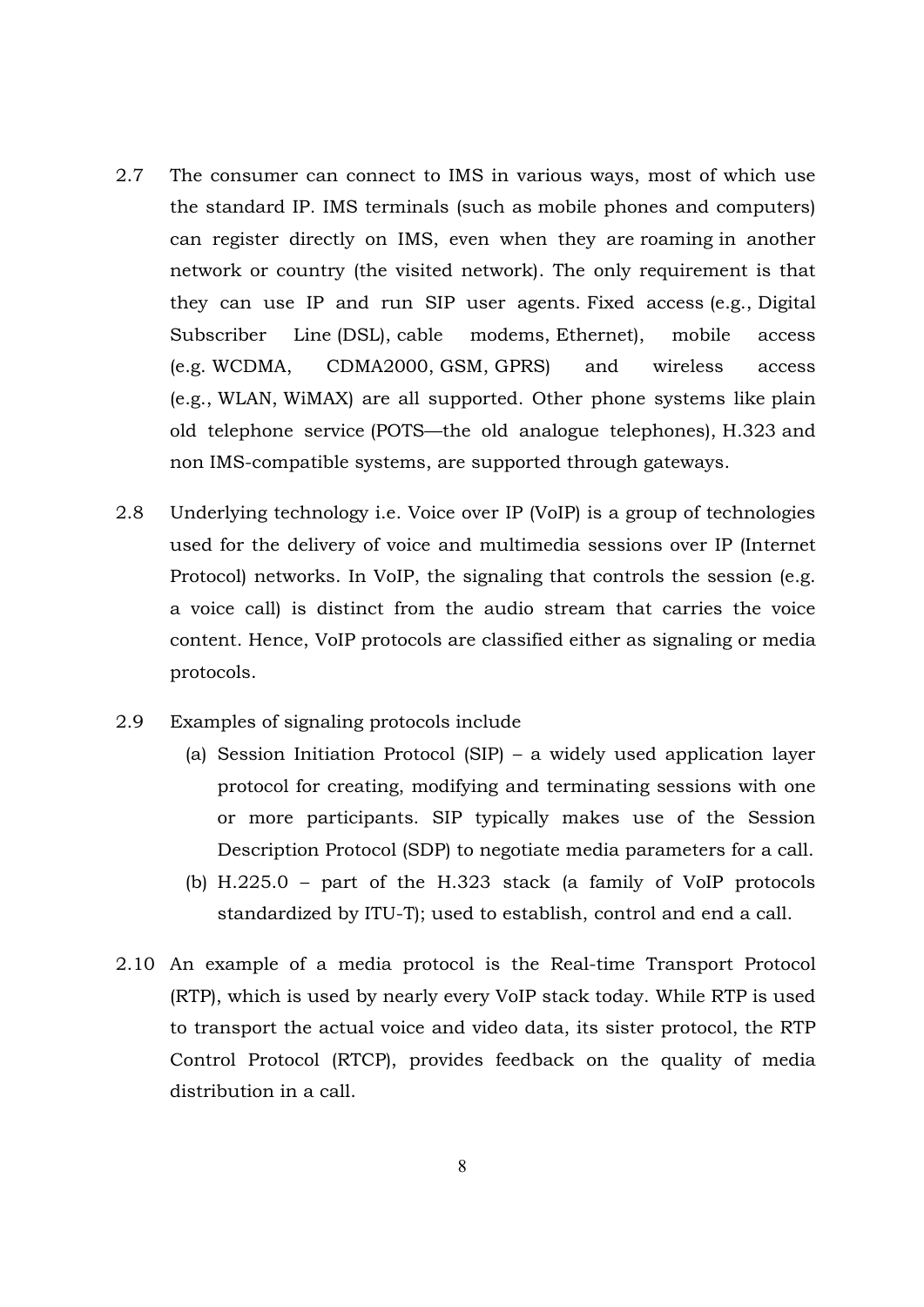2.11 Following diagram describes the SIP system architecture, call flows in a VoIP system, and VoIP VoIP-to-PSTN bridging.



## SIP System Architecture

Figure 2.1 **SIP System Architecture** 

## 2.12 The main elements involved in a SIP system are: SIP system

- User Agents  $A$  user agent (UA) is an endpoint that originates or receives calls on a SIP network. Examples include a SIP phone, a PC or a smart phone with a SIP app installed, or a SIP gateway. SIP user agents are usually known as SIP clients.
- Proxy Servers a proxy server routes SIP requests and responses on behalf of user agents. Its job is to ensure that a SIP message is sent to another entity closer to the target user. Proxies can also enforce policies, such as to determine whether a user is allowe requests and responses<br>agents. Its job is to ensure that a SIP message is<br>entity closer to the target user. Proxies can also<br>uch as to determine whether a user is allowed to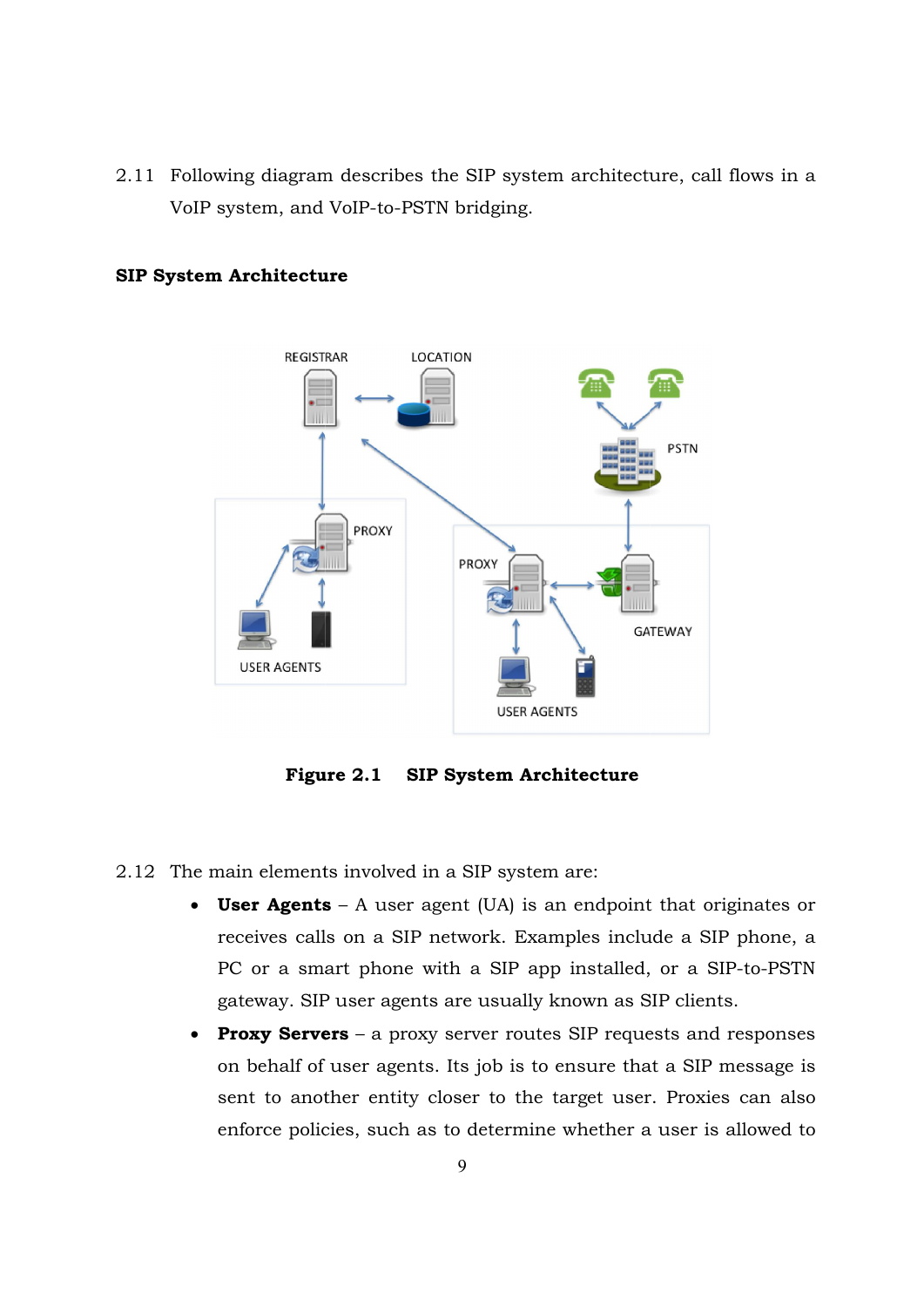make a call. In practice, every SIP user agent needs at least one proxy server (also known as a "home proxy") that acts on its behalf. The home proxy is either manually configured in a user agent or discovered through DHCP.

- **Registrars** A user agent sends a registration request to a SIP registrar when its available to receive calls on a SIP network. A registrar binds one or more IP addresses<sup>1</sup> to the SIP URI<sup>2</sup> of the registering agent and stores this binding in a location server.
- Location Servers A location server stores all the aforementioned bindings. Typically a location server is co-located with a registrar server. Location servers are queried by SIP proxies in order to locate the recipient of a SIP call.
- SIP Gateways SIP gateways allow SIP users to communicate with users on a different voice network (e.g. H.323 or PSTN). They do this by translating SIP messages to that of the other network and vice-versa.

# SIP Registration



Figure 2.2 SIP Registration

 $1$  In many instances an IP address is insufficient to reach a SIP user agent (because of network elements like NATs); registrars will bind additional info in these instances.

<sup>&</sup>lt;sup>2</sup> A SIP URI looks similar to an email address (e.g.  $\text{sip:Al@example.com}$ )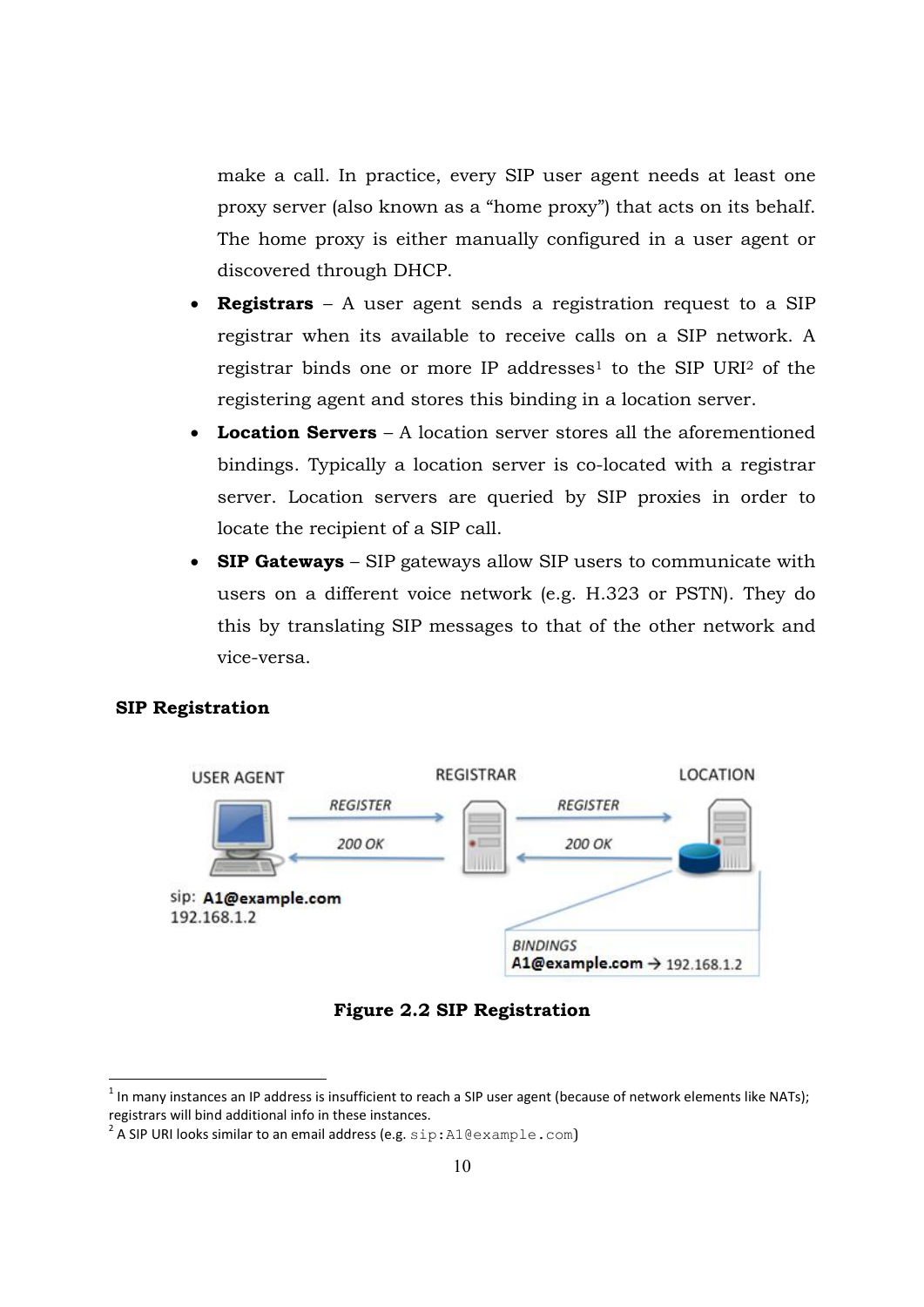2.13 To register itself, a SIP user agent sends a REGISTER request to the registrar, which binds the user's IP address to the SIP URI, and stores this binding in the location server.

# SIP Calls

2.14 In a SIP call, SIP messages are relayed through one or more proxy servers, which make use of location servers to locate the recipient. The media stream bypasses proxy server(s) altogether – wherever possible user agents will directly send media traffic to each other. The most common SIP arrangement is illustrated in the following figure 2.3, and is known as a SIP trapezoid.



Figure 2.3 SIP Calls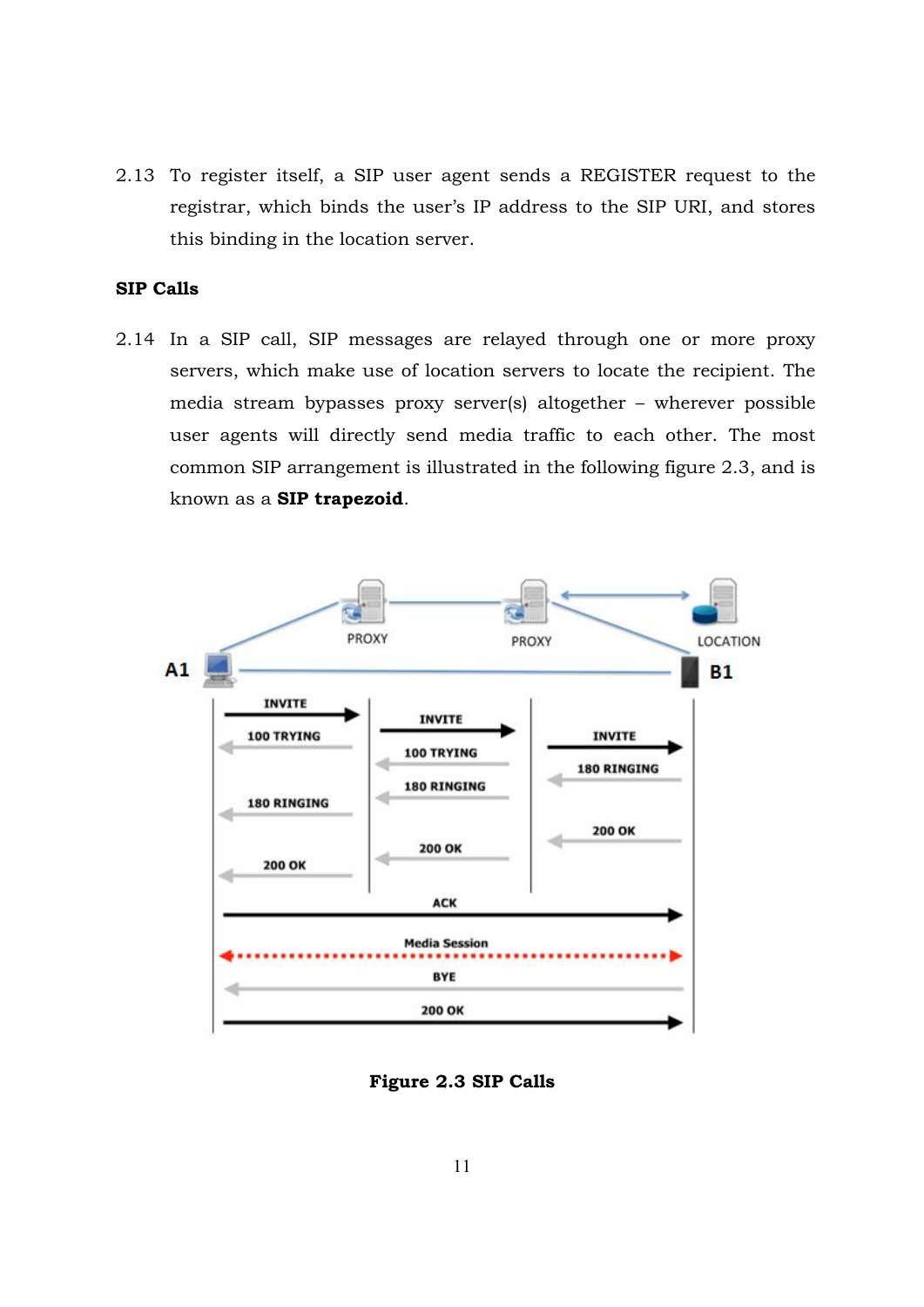- 2.15 In this arrangement, A1 (sip:A1@example.com) and B1 (sip:B1@example.net) are two SIP users. A1 initiates a call with B1 using her SIP user agent. Also shown are A1 and B1's home proxies. The sequence of messages sent in a SIP call is as follows:
	- i. An INVITE goes out from A1's user agent to her proxy server, which responds back with 100 TRYING to indicate that it has received the INVITE and is trying to locate B1.
	- ii. A1's proxy locates B1's proxy (possibly by performing a particular type of DNS lookup), and forwards it the request.
	- iii. B1's proxy, on receiving the INVITE, responds back with 100 TRYING. Meanwhile, it looks up B1 in the location server, and forwards the request to its UA.
	- iv. B1's user agent starts ringing and relays back a 180 RINGING response to A1 as soon as it receives the INVITE.
	- v. Once B1 picks up the call a 200 OK is sent to A1.
	- vi. An acknowledgement (ACK) of the 200 OK response is sent by A1's user agent to B1. If the proxy configuration permits it, the ACK might be sent directly to B1's UA, bypassing the proxies.
	- vii. At this point, the RTP media stream is established between A1 and B1's user agents. This is a peer-to-peer (P2P) stream<sup>3</sup> and the proxies are not involved in its path. Parameters for the RTP are negotiated via SDP messages encapsulated inside the INVITE request and its responses.
	- viii. As soon as either of B1 hangs up the call a BYE is sent from its UA to A1's UA.
	- ix. A1's UA responds with a 200 OK to the BYE request and the call ends.

 $3$  In certain NAT configurations two hosts will not be able to setup a P2P connection, in this case they will need to relay the media stream through a TURN server.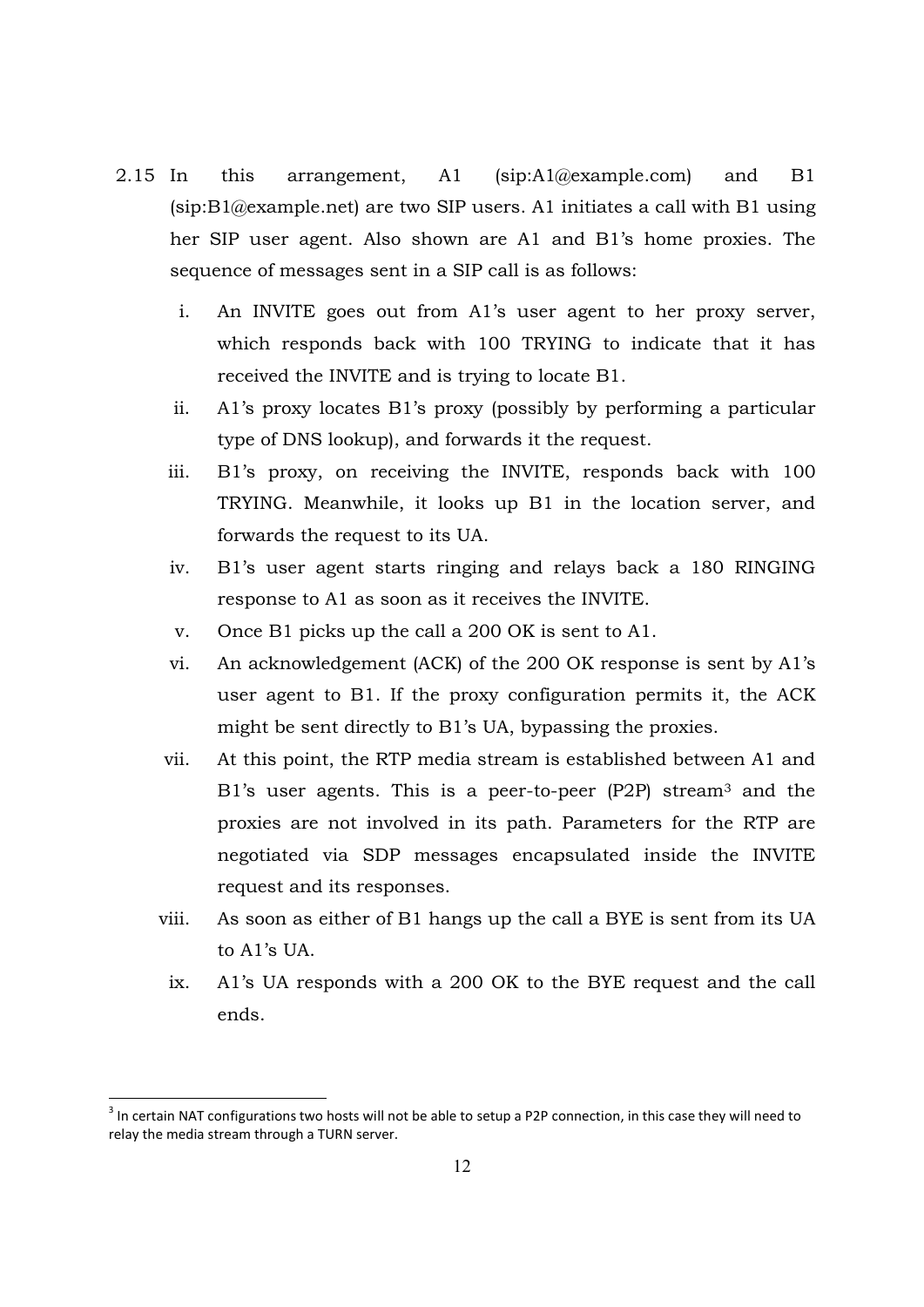## SIP to PSTN Bridging

- 2.16 In the PSTN world, ISDN User Part (ISUP) is used to relay call signaling information between switches, whereas Time Time-division multiplexing (TDM) channels are used to transmit voice signals. information between switches, whereas Time-division multiplexing<br>(TDM) channels are used to transmit voice signals.<br>2.17 Bridging calls from SIP to a PSTN network requires the use of a SIP-to-
- Bridging calls from SIP to a PSTN network requires the use of a SIP-to-<br>PSTN gateway. The gateway acts as a SIP user agent and performs two functions:
	- 1. Translates SIP/SDP messages to ISUP messages
	- 2. Translates an RTP media stream to a TDM channel



Figure 2.4 SIP to PSTN Bridging

- 2.18 In order to make calls from a SIP device to a PSTN number, there needs to be a way to translate a SIP URI to a PSTN phone number. Usually this is done by replacing the user part of a SIP URI with the E.164 representation of a phone number (e.g. sip:+91987654321@example.com sip:+91987654321@example.com). this<br>.164<br>(e.g.
- 2.19 The call flow for a SIP to PSTN call looks as below: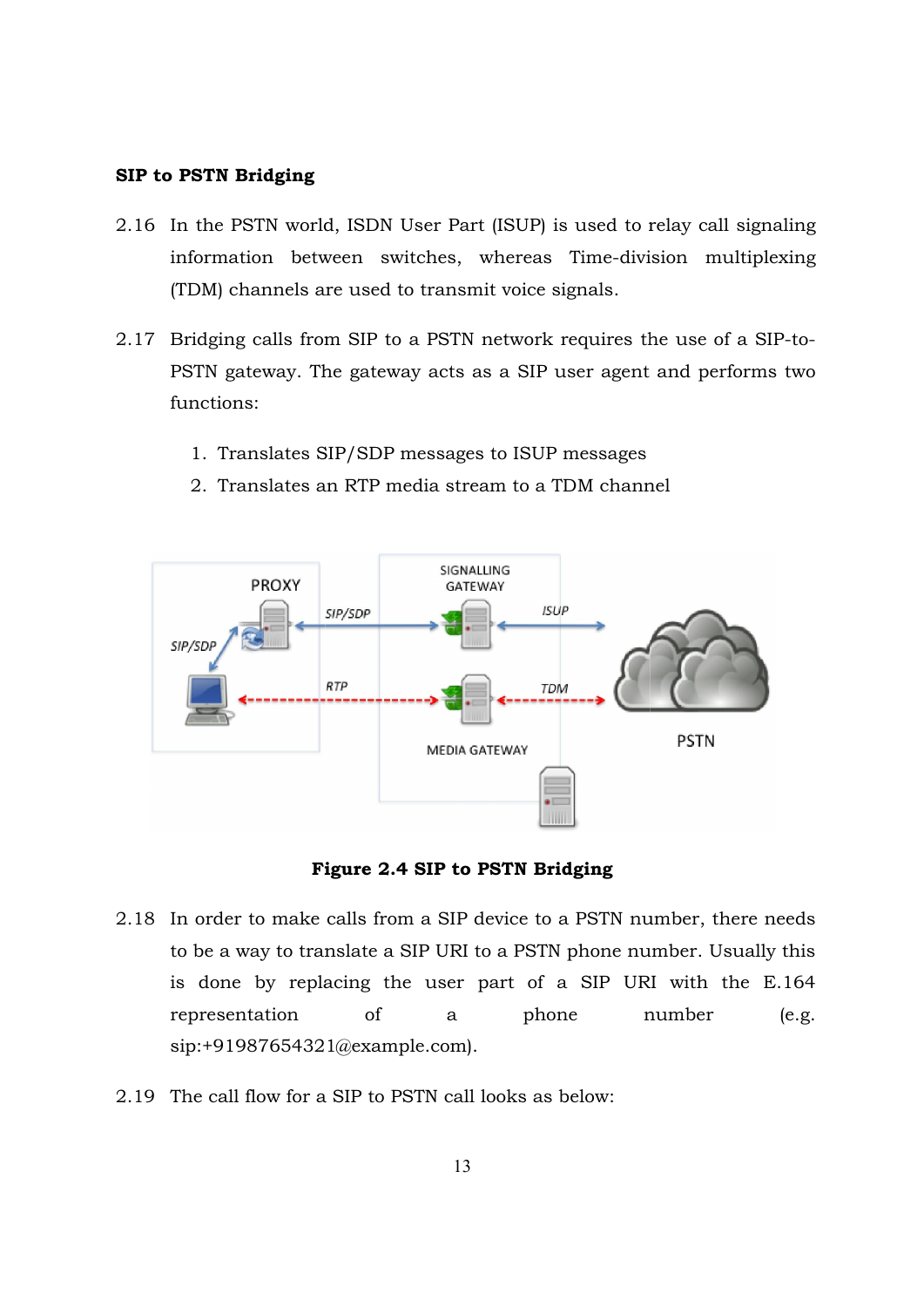

Figure 2.5 SIP to PSTN Call Flow

2.20 To allow the calls in the reverse direction i.e. PSTN to SIP, the service provider allocates a PSTN number for the SIP user. PSTN calls made to this number are routed to the gateway and subsequently to the user device. the calls in the reverse direction i.e. PSTN to SIP, the service<br>allocates a PSTN number for the SIP user. PSTN calls made to<br>ber are routed to the gateway and subsequently to the user's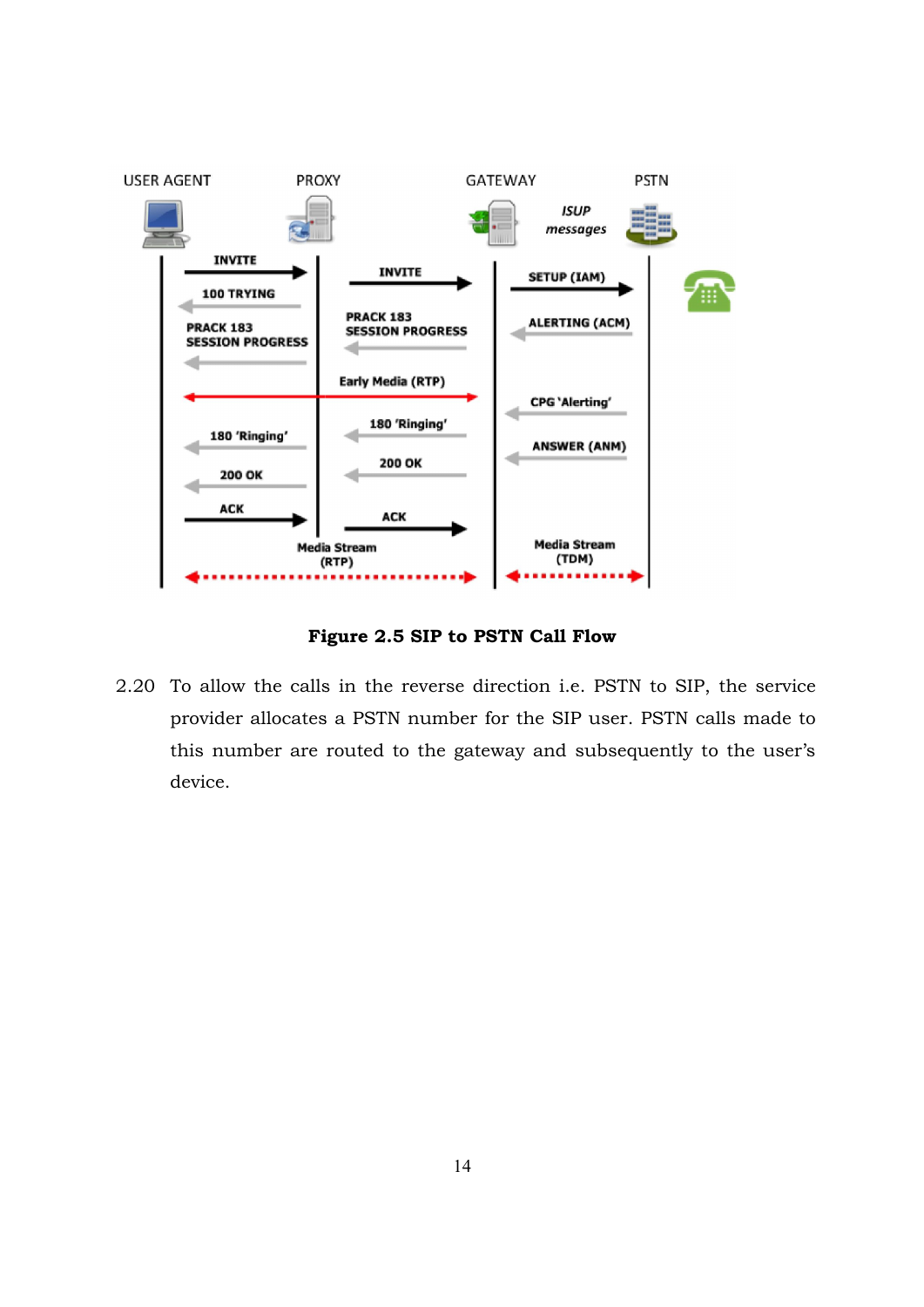

Figure 2.6 PSTN to SIP Call Flow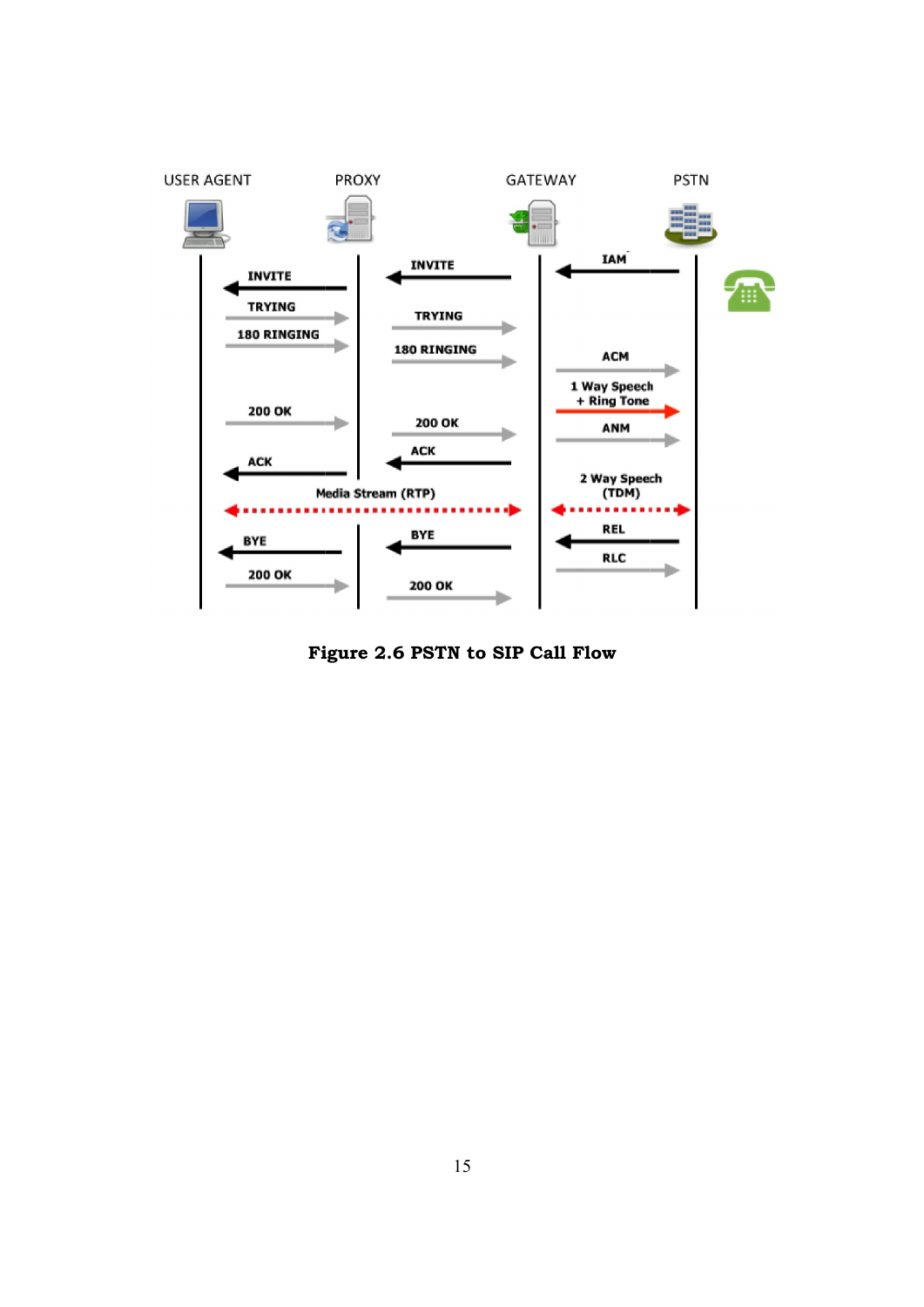## CHAPTER III

# CURRENT REGULATORY AND LICENSING FRAMEWORK

- 3.1 Internet services in India were first launched in 1995 by erstwhile VSNL then a Government owned PSU. However at that time Internet telephony in any form was not permitted. Later in November 1998, the Government issued new guidelines for Internet services and ISP licenses to private operators. Even at this stage Internet telephony was not envisaged as a service.
- 3.2 In the New Telecom Policy 1999 (NTP 1999) announced by the Government in March 1999, various steps were taken to support the Internet services however even at this stage Internet telephony was not allowed.
- 3.3 Later, Department of Telecom announced the guidelines for opening of Internet telephony w.e.f. 1st April 2002 with restricted use of Internet Telephony. Existing ISPs were permitted to offer Internet telephony services only after signing the amended ISP license called Internet Telephony Service Provider (ITSP) license. Internet telephony was permitted only in limited way, as there were restrictions on the type of the technology and devices, which could be used. ITSPs were not permitted to have connectivity with PSTN/PLMN. Initially provisioning of Internet telephony service did not envisage any financial implications (no additional entry fee or license fee). DoT imposed a license fee of 6% of AGR earned from Internet telephony by ITSPs with effect from 1st January 2006.
- 3.4 In March 2006, Unified Access Service Providers (UASPs) were permitted to provide Internet telephony. In August 2007, all ISPs were permitted to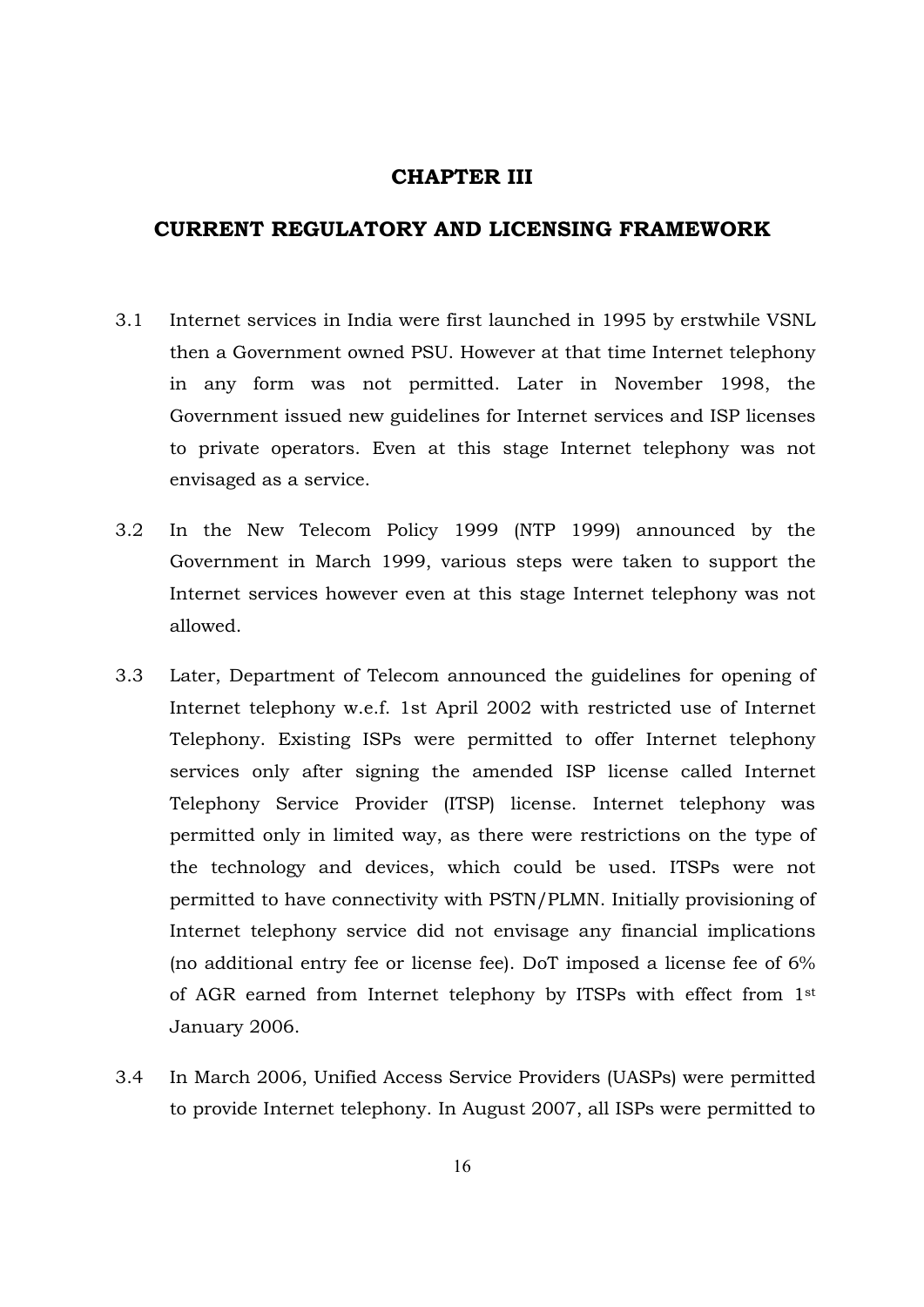provide Internet telephony and separate category of Internet Telephony Service Providers (ITSPs) was done away with. License fee of 6% of AGR was imposed on all ISPs except on the revenue earned from provisioning of pure Internet access services.

3.5 The present regulatory framework permits Unified Access Service Licensee (UASL), Cellular Mobile Telecom Service (CMTS) licensees and Unified Licensee to provide voice services within country. They have been permitted to provide unrestricted Internet Telephony. The relevant clauses of UASL and CMTS licenses are reproduced below:

## Clause 2.2 (a)(i) of UASL

"… *Access Service Provider can also provide Internet Telephony, Internet Services and Broadband Services. If required, access service provider can use the network of NLD/ILD service licensee."*

## Clause 2.1 (a) of CMTS License

 "… *The Licensee can also provide Internet Telephony, Internet Services and Broadband Services. If required, the Licensee can use the network of NLD/ILD service licensee …".*

# *clause 2.1 (a) (i) of UL*

"……The Licensee can also provide Internet Telephony, Internet Services including IPTV, Broadband Services and triple play i.e voice, video and data. While providing Internet Telephony service, the Licensee may interconnect Internet Telephony network with PSTN/PLMN/GMPCS network….."

3.6 Internet telephony in the above license has been defined as *""Internet Telephony" Means "Transfer of message(S) including voice signal(S) through public Network".*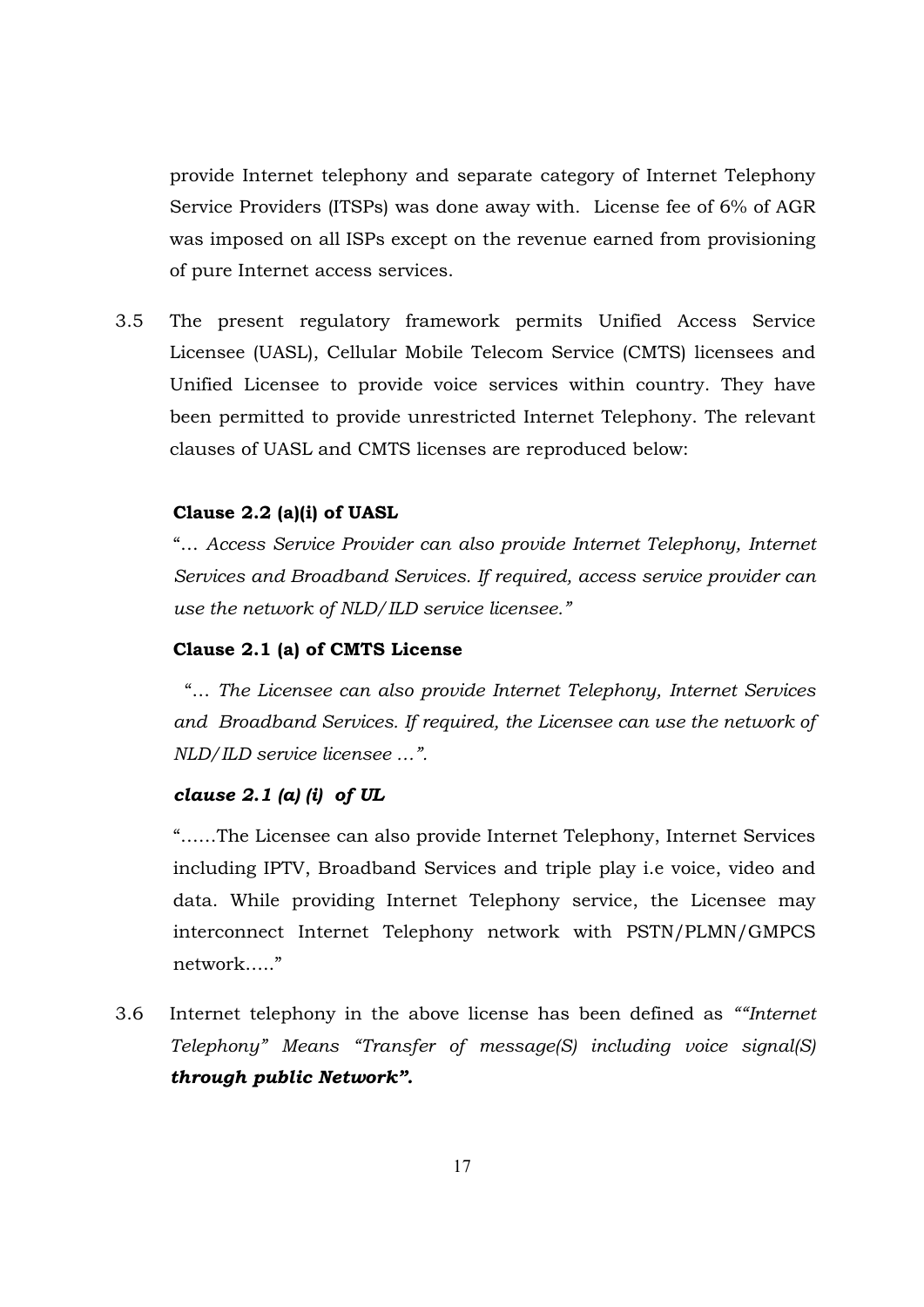- 3.7 Internet Telephony has been also permitted to Internet Service Providers (ISPs) in restricted manner under ISP licensing conditions issued by Government in October 2007. As per ISPs licensing provisions, there is no restriction on PC-to-PC Internet Telephony calls. PC or adapter can be used to call PSTN/PLMN abroad; however Internet Telephony calls from such devices to PSTN/PLMN in India are not permitted under ISP license. ISPs are also not allowed to have interconnection with PSTN/PLMN networks.
- 3.8 The scope of services as stated under Clause 2.2(ii) of Part II in ISP License for provision of Internet Services is reproduced below:

*"Internet telephony means a service to process and carry voice signals offered through Public Internet by the use of Personal Computers (PC) or IP based Customer Premises Equipment (CPE) connecting the following:*

- *a) PC to PC; within or outside India*
- *b) PC / a device / Adapter conforming to standard of any international agencies like- ITU or IETF etc. in India to PSTN/PLMN abroad.*
- *c) Any device / Adapter conforming to standards of International agencies like ITU, IETF etc. connected to ISP node with static IP address to similar device / Adapter; within or outside India.*

**Explanation:** Internet Telephony is a different service in its scope, nature and kind from real time voice service as offered by other licensed operators like Basic Service Operators (BSO), Cellular Mobile Service Operators (CMSO), Unified Access Service Operators (UASO)."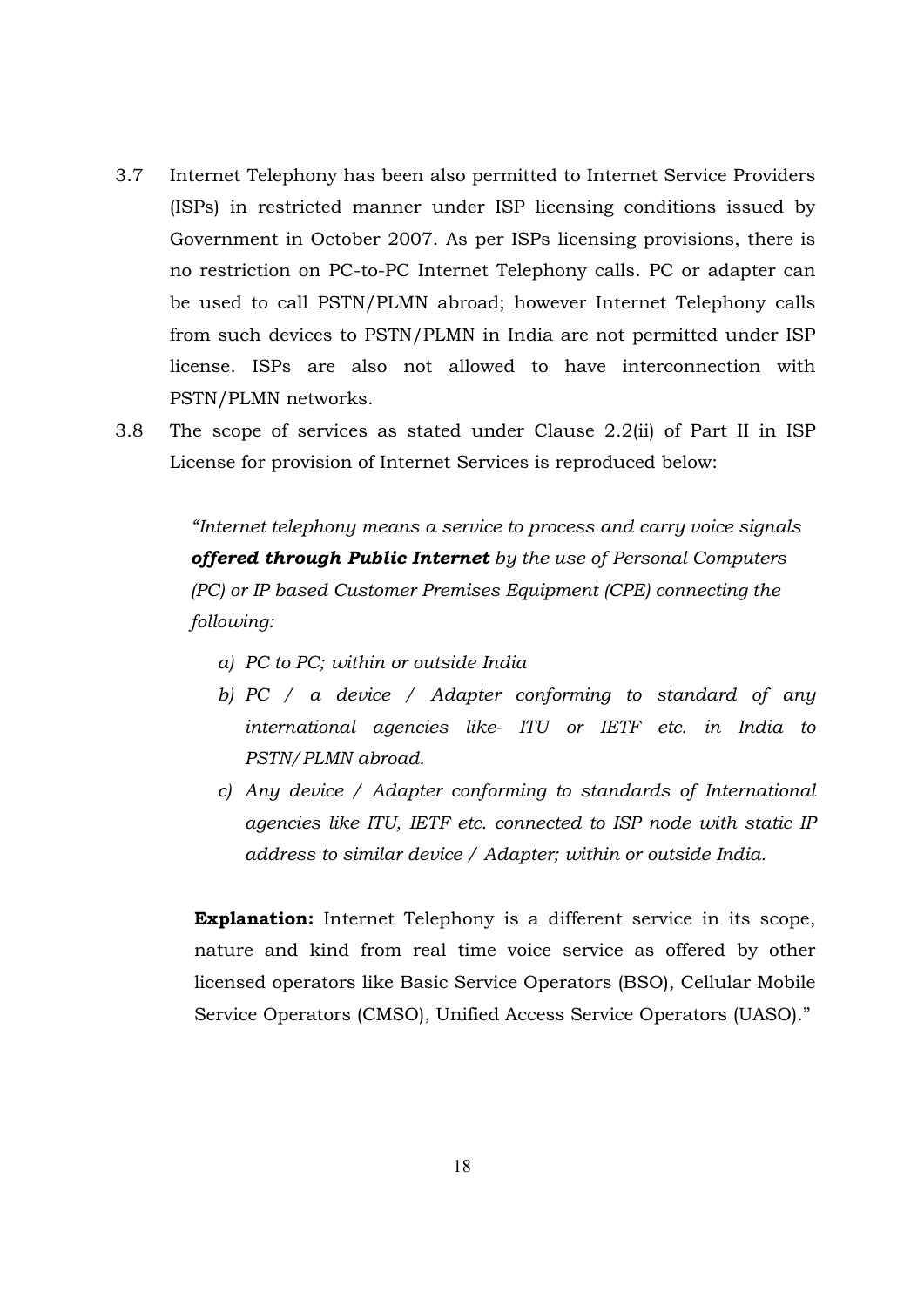#### *Addressing under Clause 2.2 (iv):*

*"Addressing scheme for Internet Telephony shall only conform to IP addressing Scheme of Internet Assigned Numbers Authority (IANA) exclusive of National Numbering Scheme / plan applicable to subscribers of Basic / Cellular Telephone service. Translation of E.164 number / private number to IP address allotted to any device and vice versa, by the licensee to show compliance with IANA numbering scheme is not permitted.*

### *Interconnection under Clause2.2 (v):*

*"The Licensee is not permitted to have PSTN/PLMN connectivity. Voice communication to and from a telephone connected to PSTN/PLMN and following E.164 numbering is prohibited in India".*

- 3.9 In year 2007/08, when unrestricted Internet Telephony for ISPs were deliberated, the main argument given by TSPs was that they have paid huge entry fee and have made heavy investments to create infrastructure. Opening up of unrestricted Internet telephony to ISPs will impact their business model to a great extent as they apprehend reduction of voice traffic on their network. They argued that as access providers are subjected to higher regulatory levies, huge upfront entry fee and have sunk-in investments on infrastructure development, their overheads will be higher as compared to ISPs. As per them it will disturb level playing field among different licensees. They also argued that infrastructural developments can be impacted due to reduced margins if ISPs start unrestricted Internet telephony. Access providers were of strong opinion that in case ISPs want to offer unrestricted Internet telephony then ISPs should also pay the same entry fees and levies as paid by access service providers.
- 3.10 After due consultation process and detailed deliberation, TRAI on 18.08.2008 recommended to the Government that ISPs may be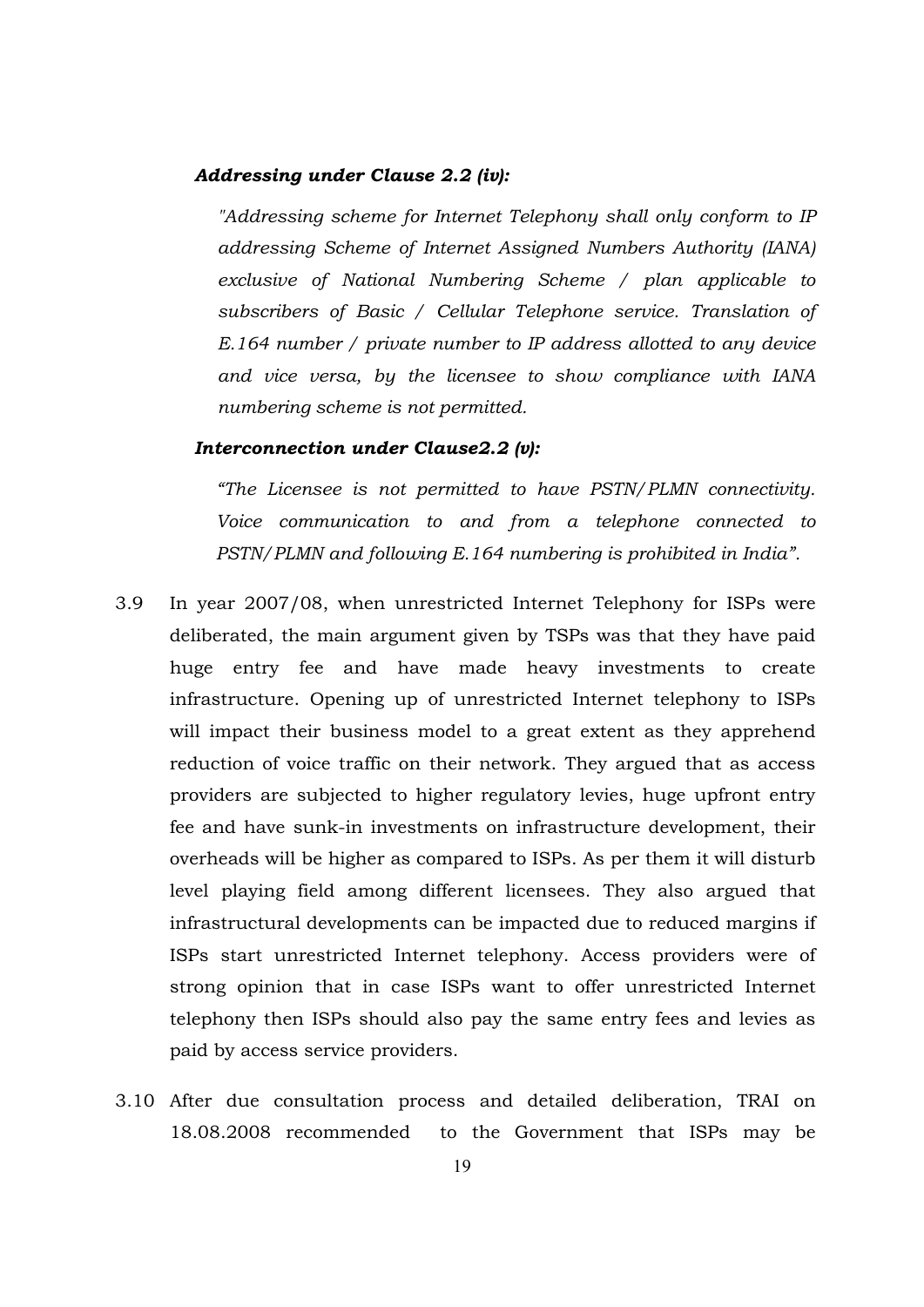permitted to provide Internet telephony calls to PSTN/PLMN and viceversa within country and necessary amendments may be made in the license provisions. However, Government did not accept these recommendations of TRAI.

3.11 Since then, there have been significant changes in licensing framework of the country. Now allocation of Spectrum has been delinked with the grant of License. Unified license has been introduced with entry fee of Rs 15 crore for whole country. Therefore any ISP or new service provider who is willing to provide unrestricted Internet Telephony can obtain Unified License with authorization for Access services. Further, some existing access licensee are also planning to start Internet Telephony service. Unrestricted internet telephony to Unified Licensee only with authorization of access services will also ensure that only serious players would provide Internet Telephony. Therefore it is for the consideration of stakeholders that whether there is still need for permitting unrestricted telephony to Internet service providers (ISP) or they may be facilitated to migrate to Unified License with authorization of Access services if they wish to provide unrestricted Internet Telephony.

## Question 1:

What should be the additional entry fee, Performance Bank Guarantee (PBG) and Financial Bank Guarantee (FBG) for Internet Service providers if they are also allowed to provide unrestricted Internet Telephony?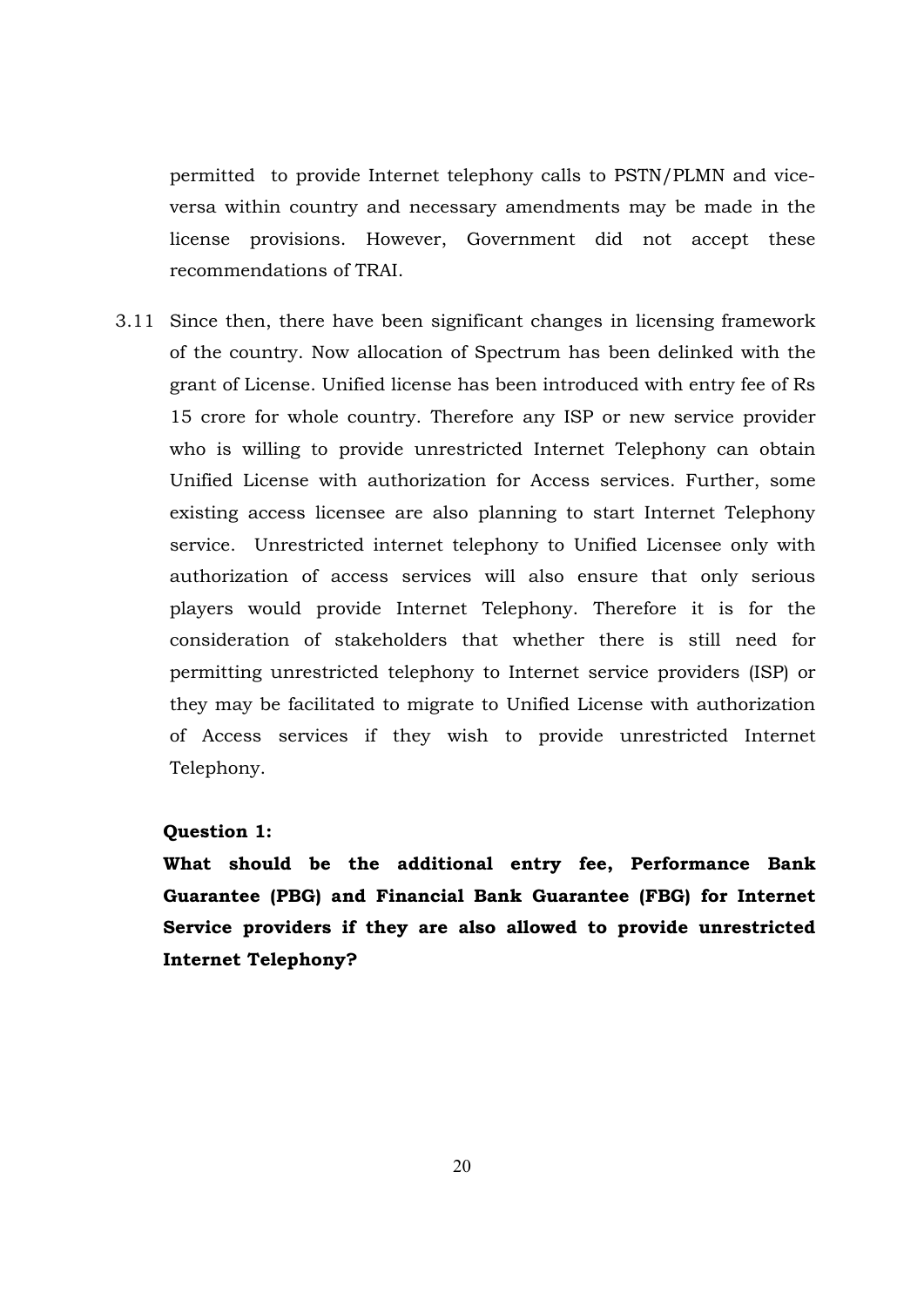#### CHAPTER IV

## REGULATORY ISSUES AND IMPLICATIONS

4.1 With the advancement of technology, Internet Telephony has now become similar to conventional telephony and these providers compete directly with the existing PLMN/PSTN TSPs. Therefore it eventually has to be decided what aspects of conventional telephony regulation should apply to Internet Telephony service. To encourage Internet Telephony services in the country, issues such as allocation of telephone numbers, Interconnection, Interconnection Usage charges and access to Emergency service need to be addressed urgently.

### Interconnection

- 4.2 Interconnection is the most important aspect of the telecom network. Interconnection framework since beginning has been designed to cater for circuit switched networks and regulations are framed to ensure that licensees such as access providers, NLDO and ILDOs interconnect with each other as per National routing plan of the country. Internet is global phenomenon and there is no boundary such as service area or country in internet domain. Therefore applying same rules of conventional telephony for Internet Telephony may not be desirable as it allow a TSP to pass advantage of cost effectiveness of VoIP technology to the consumers.
- 4.3 Recently BSNL has proposed to introduce Fixed Mobile Telephony (FMT) value added services for its customers. BSNL informed that FMT service will be an extension of their fixed line service using IMS based NGN core switch and IP based access network. Their Subscribers will be assigned a SDCA based number from the number series allocated to BSNL for their fixed line service. Subscriber roaming anywhere in the country or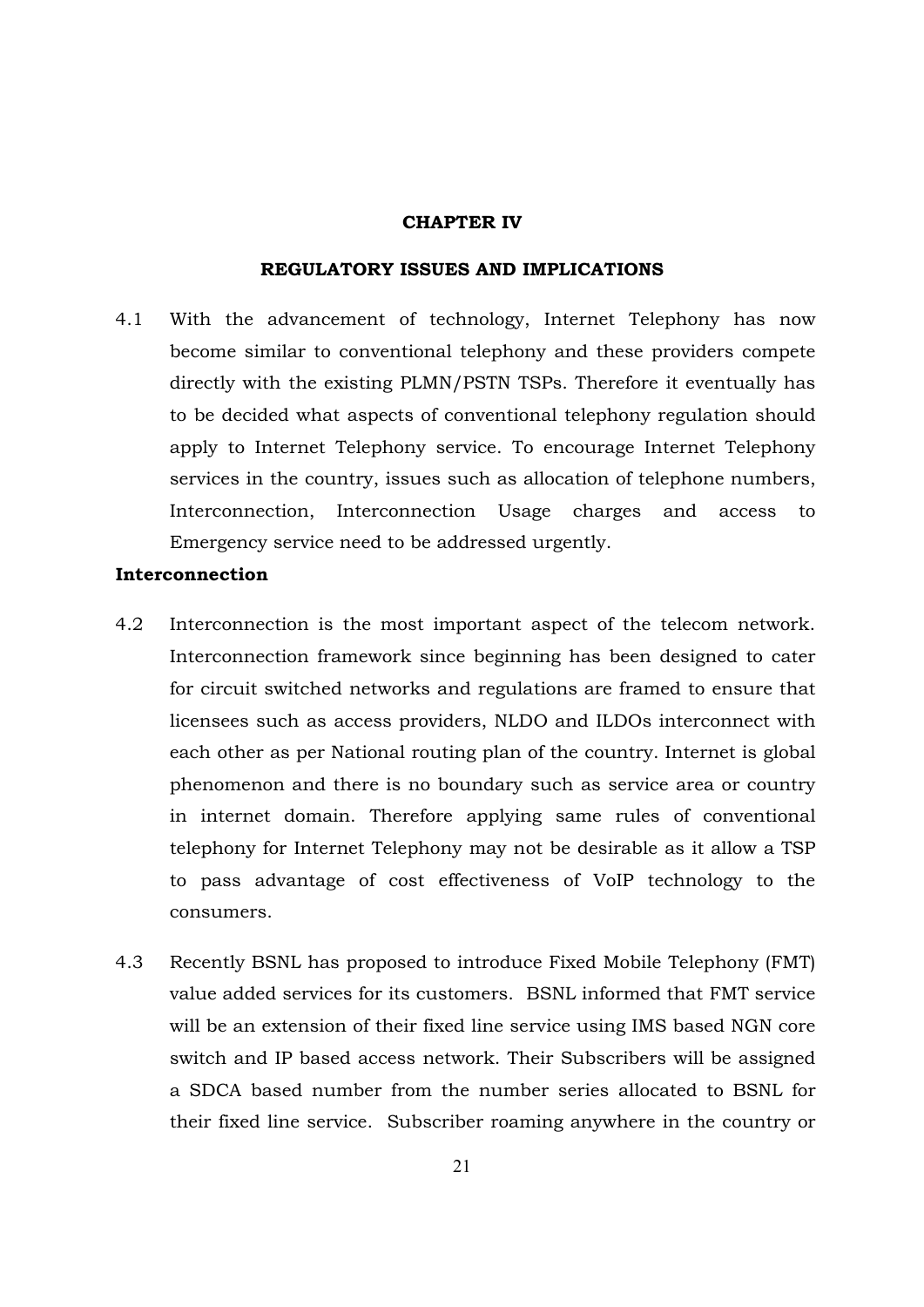even abroad can avail this service using an App installed on any device, including its mobile phone, once a subscriber has registered in any SDCA of the country wherein service is being offered by BSNL. FMT service is a voice call using the IP access and NGN switch of BSNL landline for the call routing. Internet access is required to access this service. FMT service essentially needs access to reach BSNL's NGN equipment for registering SIP subscriber for making voice call which means FMT call is not possible without internet.

4.4 A subscriber of such a service will be able to make or receive calls as long as he has access to Internet. Schematic diagram of a call is shown in following diagram:



#### Figure 4.1 Schematic Diagram of Fixed Mobile Telephony Calls

4.5 Other TSPs are also either deploying IMS based network or are planning to migrate to IMS based network. As mentioned earlier, the consumer can connect to IMS in various ways, most of which use the standard IP.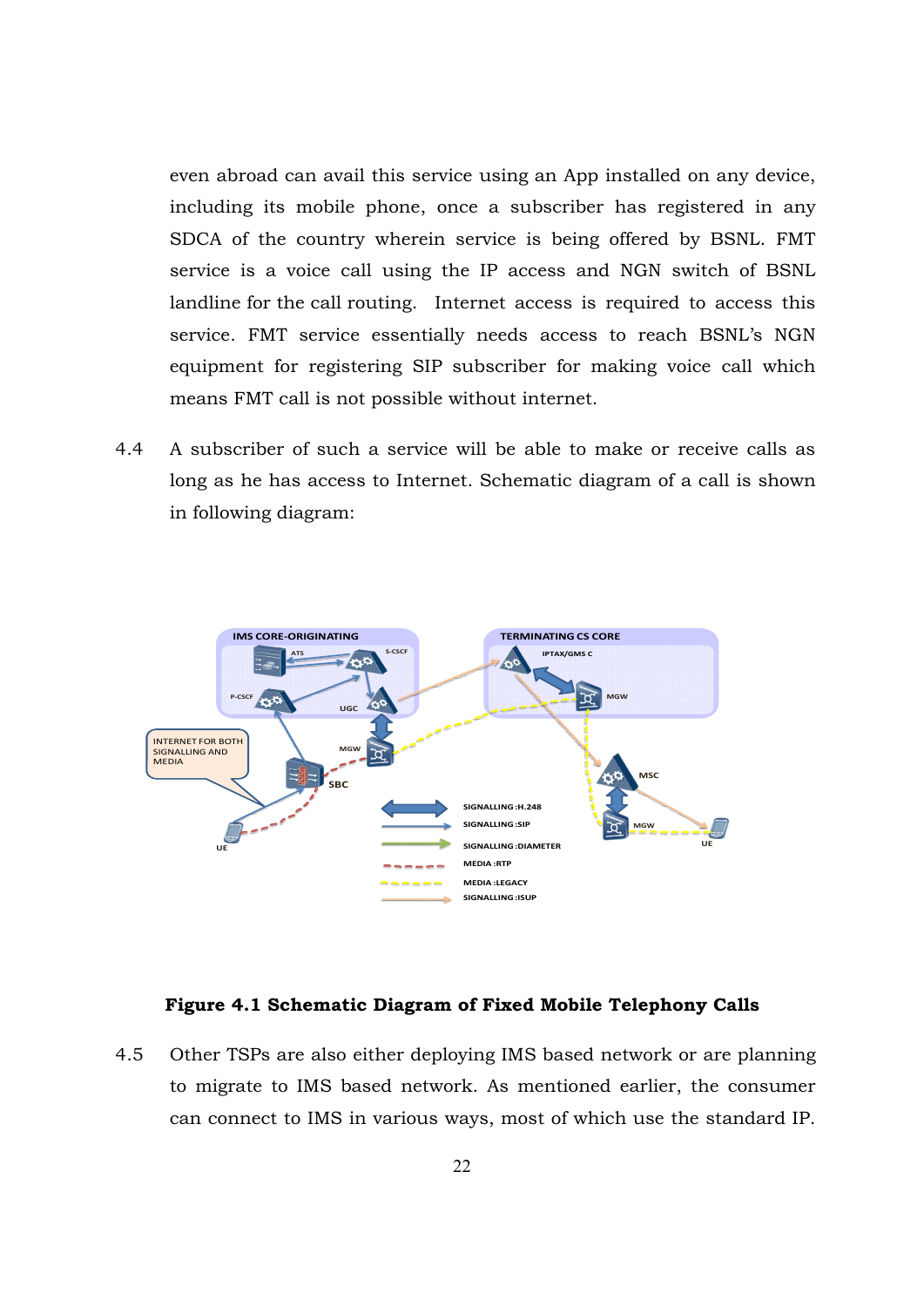IMS terminals (such as mobile phones and computers) can register directly on IMS, even when they are roaming in another network or country (the visited network). The only requirement is that they can use IP and run SIP user agents. Authentication or routing of call can be done either through application or through SIM in case of Mobile.

- 4.6 Subscriber may be anywhere in India or even abroad, when he makes the call and the call is routed on public internet upto one of the node of IMS core or to the SIP server as the case may be and finally routed to destination as per national routing plan. Therefore when call is on public internet, it is not being routed through NLD/ILD though it may be traveling through access service areas to reach the node of IMS core or SIP server. In this case inter-service area call is travelling through public internet to reach node of IMS core or SIP server without NLDO.
- 4.7 In case of Internet Telephony, voice services are simply software applications riding over the internet. Converging technologies and markets make conventional approaches to interconnection charging unsustainable. Many technology forecasters predict that in future voice telephony will migrate completely from circuit-switched telephony to packet switched Technology. Once this happens, Internet interconnection and pricing models may replace the current arrangements. However, in the interim, Internet Telephony network operators will need to interconnect with existing network operators' PSTN/PLMN network.

#### Transit of Calls

4.8 Unified License also provides that Licensee may also enter into mutual agreements with other Unified Licensee for carrying its intra-Circle Long Distance traffic. Relevant clause is reproduce below: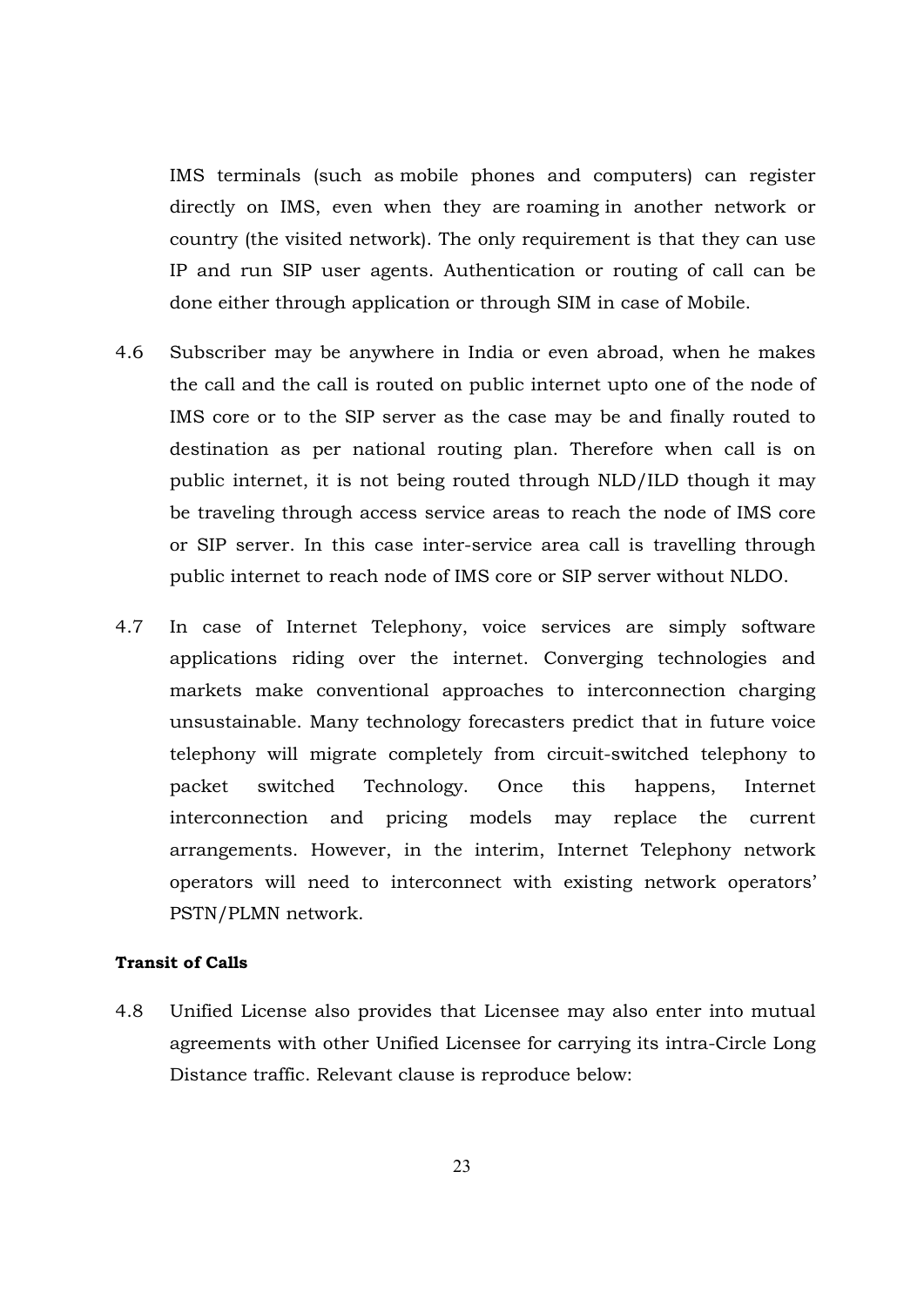*"2.2 Licensee may carry intra-circle long distance traffic on its network. However, subject to technical feasibility, the subscriber of the intra-circle long distance calls, shall be given choice to use the network of another Licensee in the same service area, wherever possible. The Licensee may also enter into mutual agreements with other UL Licensee (with authorization for access service)/ other Access service licensee/National Long Distance Licensee for carrying its intra-Circle Long Distance traffic."*

4.9 Further, Unified License with authorization for NLD services provides that the Licensee may also carry intra-circle switched traffic where such carriage is with mutual agreement with originating access service provider. Relevant clause is reproduce below:

*"2.1 (a) The NLD Service Licensee shall have the right to carry inter-circle switched bearer telecommunication traffic over its national long distance network. The Licensee may also carry intra-circle switched traffic where such carriage is with mutual agreement with originating access service provider."*

4.10 These clauses provides flexibility to a TSP to transit traffic of other TSP within service area thus avoiding need for large number of interconnection points to start service. A small Internet telephony service provider may connect to only one TSP and this TSP can transit/carry traffic to other TSP as well. Presently, transit charge is in the form of ceiling, ITSP can negotiate transit charge with any TSP who is willing to transit its traffic to other TSPs. As per IUC regulations, transit charge should be less than Re.0.15 (Fifteen paise only) per minute and, can be decided by the concerned service providers through mutual commercial arrangement.

## Question 2:

Point of Interconnection for Circuit switched Network for various types of calls is well defined. Should same be continued for Internet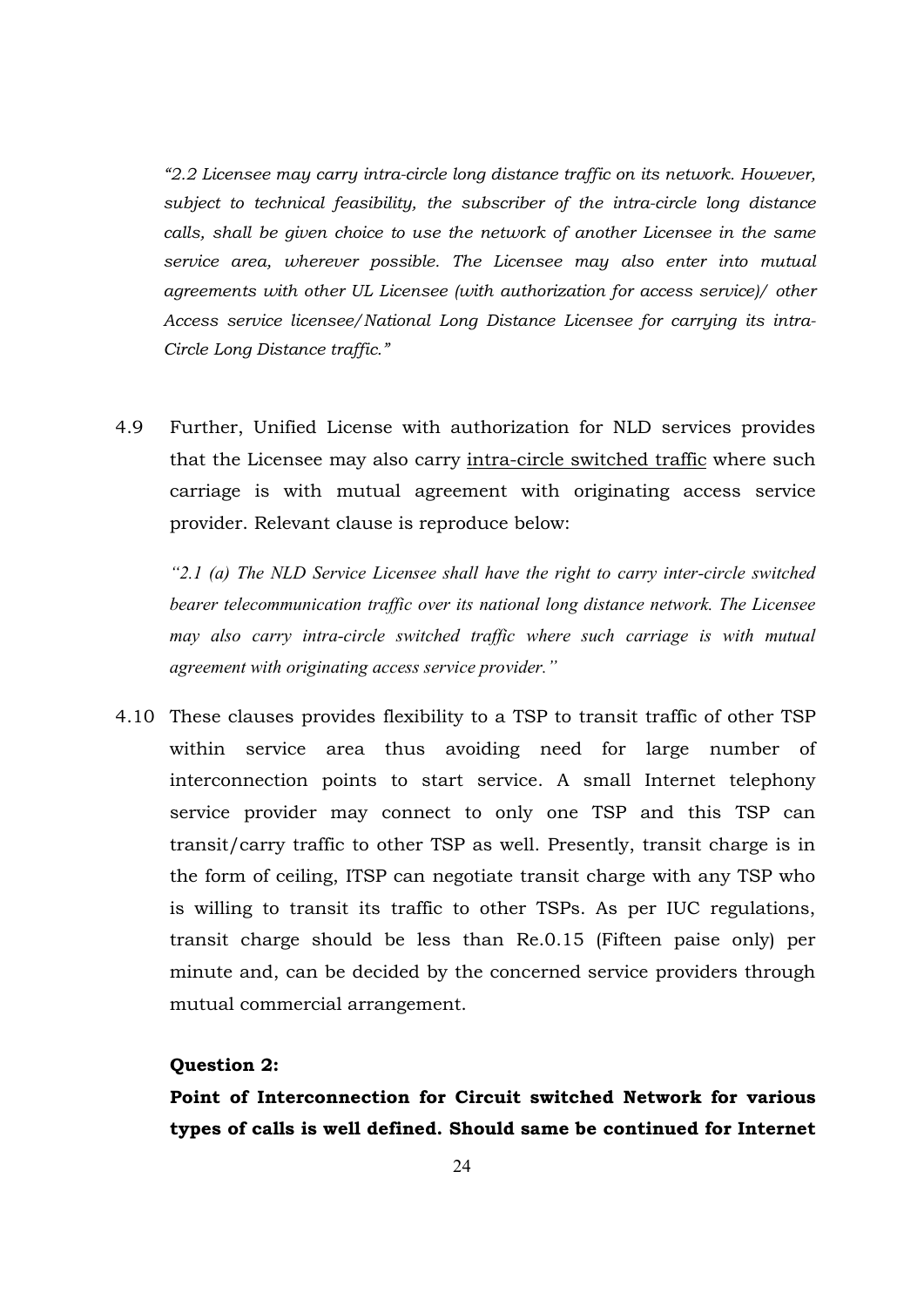Telephony calls or is there a need to change Point of Interconnection for Internet Telephony calls?

#### Question 3:

Whether accessing the telecom services of a TSP by the subscriber through public Internet can be construed as extension of fixed line or mobile services of the TSP? Please provide full justification in support of your answer.

#### Question 4:

Whether present ceiling of transit charge needs to be reviewed? In case it is to be reviewed, please provide cost details and method to calculate transit charge.

### Interconnection Usage Charges

4.11 The present framework prescribes Interconnect Usage Charges (IUC) among service providers for various types of calls. This facilitates settlement of the interconnection charges smoothly and curbs the possibility of the disputes. As per the present IUC framework Rs 0.14/ per minute is the termination charge of the domestic calls on wireless network, if calls are originating from domestic wireless network. For rest of domestic calls termination charge has been set to zero. For international calls, termination charges has been prescribed as 53 paisa per minute. IUC regulation has prescribed 35 paisa per minute as ceiling for the carriage charges. The IUC framework has been very effective in the past as it succeeded in overall regulating interconnection charges yet leaving lot of scope to service providers for bringing new tariff packages and effective competition among the service providers. This time tested IUC framework can easily be applied to the Internet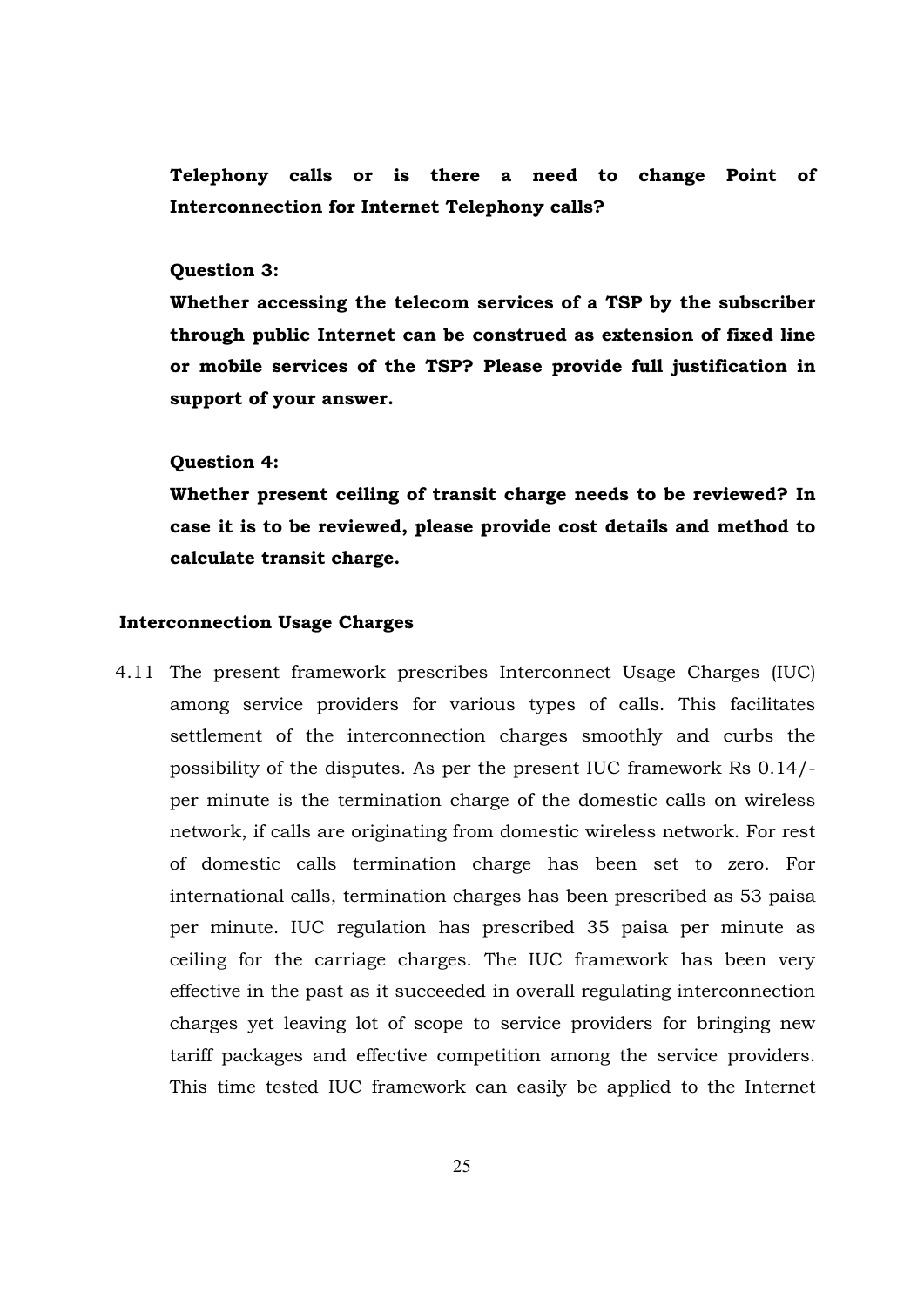Telephony calls except that additionally termination charges for calls originating/terminating as Internet Telephony calls has to prescribed.

- 4.12 The most important issue with Internet Telephony calls is that it is very difficult especially by the terminating operator, to identify the originating network (if same number is used for Internet Telephony and PSTN/PLMN) or country of the call. Difference in termination charge between Internet Telephony and PSTN/PLMN will lead to the possibility of arbitrage and the impact on the market can be substantial. Further, even when a PSTN operator is able to detect Internet Telephony traffic, it may not be able to differentiate between domestic and international Internet Telephony calls.
- 4.13 Internet Telephony providers require access to the PSTN to terminate calls to recipients who do not subscribe to the Internet Telephony provider's service. Such interconnection typically occurs between a Internet Telephony operator's gateway and the PSTN operator's Tandem Switch closest to the call.
- 4.14 Internet Telephony has significant implications for interconnection charging. To have sustainable charging regime, there may be a need to have uniform charge to avoid regulatory asymmetries that treat similar services differently based on the technology used to provide the services As more services are delivered as packets over digital networks, minutes of use are no longer an important cost driver. Changes in technology in telecommunications network is rapidly changing the cost structures of telecom network and per-minute pricing may become an inefficient cost recovery mechanism.
- 4.15 Cost Drivers for VoIP Per-minute cost recovery has a number of weaknesses in a VoIP world. Call duration has no meaningful relationship to the costs of a VoIP call. As VoIP traffic increases,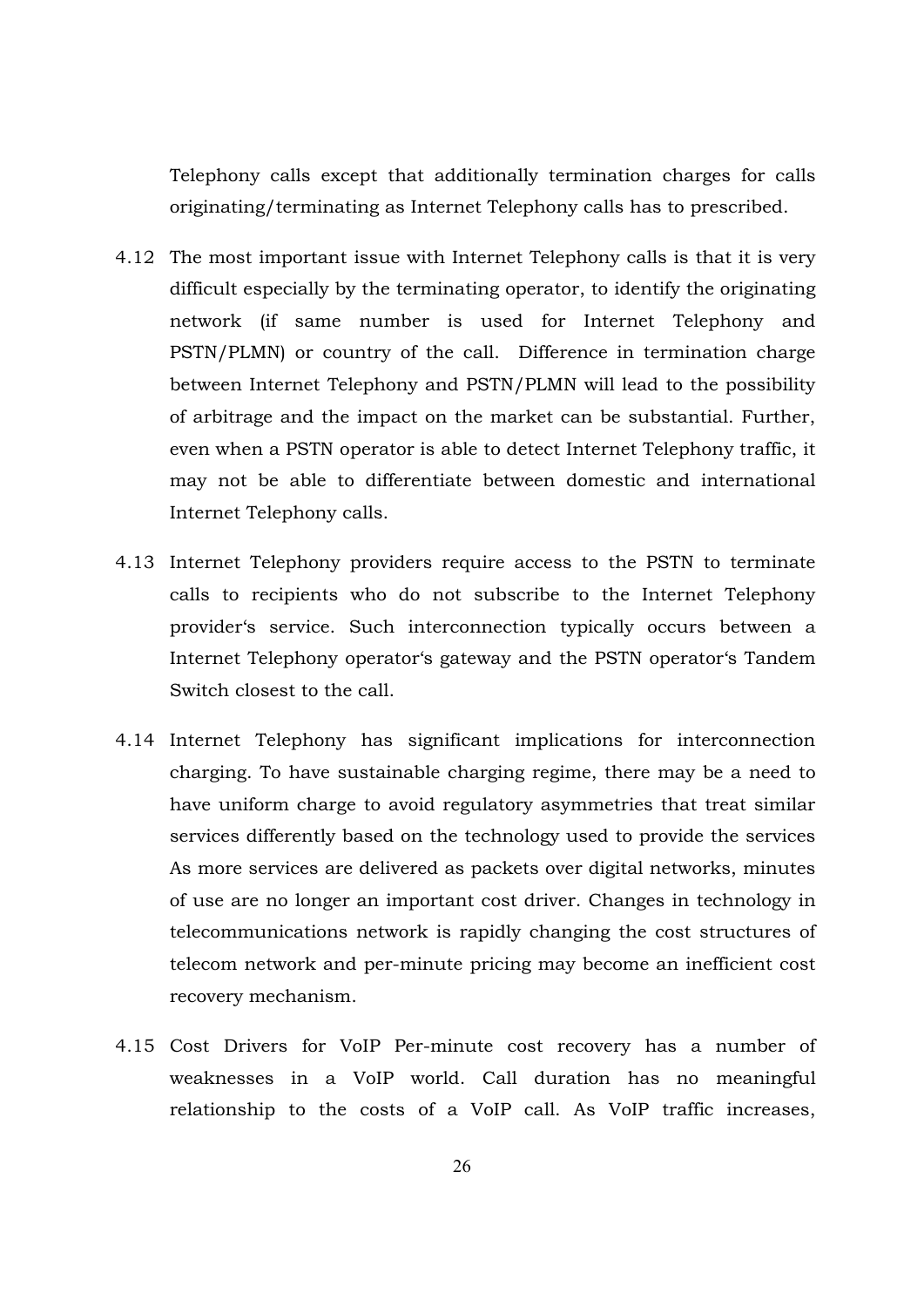interconnection charges based on bandwidth used would better reflect underlying cost drivers, and would be more consistent with economic efficiency. One way could be that where VoIP operators provide a service that is functionally equivalent to conventional telephony, treating Internet Telephony providers in the same way as conventional service providers will remove arbitrage opportunities. Generally, VoIP operators do not receive any compensation from PSTN operators for terminating calls that originate on the PSTN. As more traffic migrates to VoIP, a new approach to interconnection pricing may be needed. Any new approach to interconnection pricing should: encourage efficient competition and the efficient use of, and investment in, telecommunications networks, treat technologies and competitors neutrally, allow innovation and minimize regulatory intervention and enforcement, consistent with the general trend toward less regulation wherever possible.

- 4.16 Termination charge issue gets further complicated as there is different termination charges between wire line and wireless network. Basically, at present termination charge is  $\omega$  14 paise per minute for domestic calls between wireless to wireless and for the rest of domestic calls it is zero.
- 4.17 Internet telephony call may terminate or originate either from wire-line or wireless but basic important difference is that voice call should be accessed through public Internet. The Internet telephony is different when compared to present PSTN/PLMN. It requires minimum threshold speed Internet connection for good speech quality. The incoming calls shall be feasible only when broadband is connected and functioning well. Hence, when call is terminating on Internet Telephony subscriber, subscriber is already paying for data charges and Internet Telephony service provider is simply providing voice service through software. Therefore this cannot be truly called as calling party pay (CPP) regime as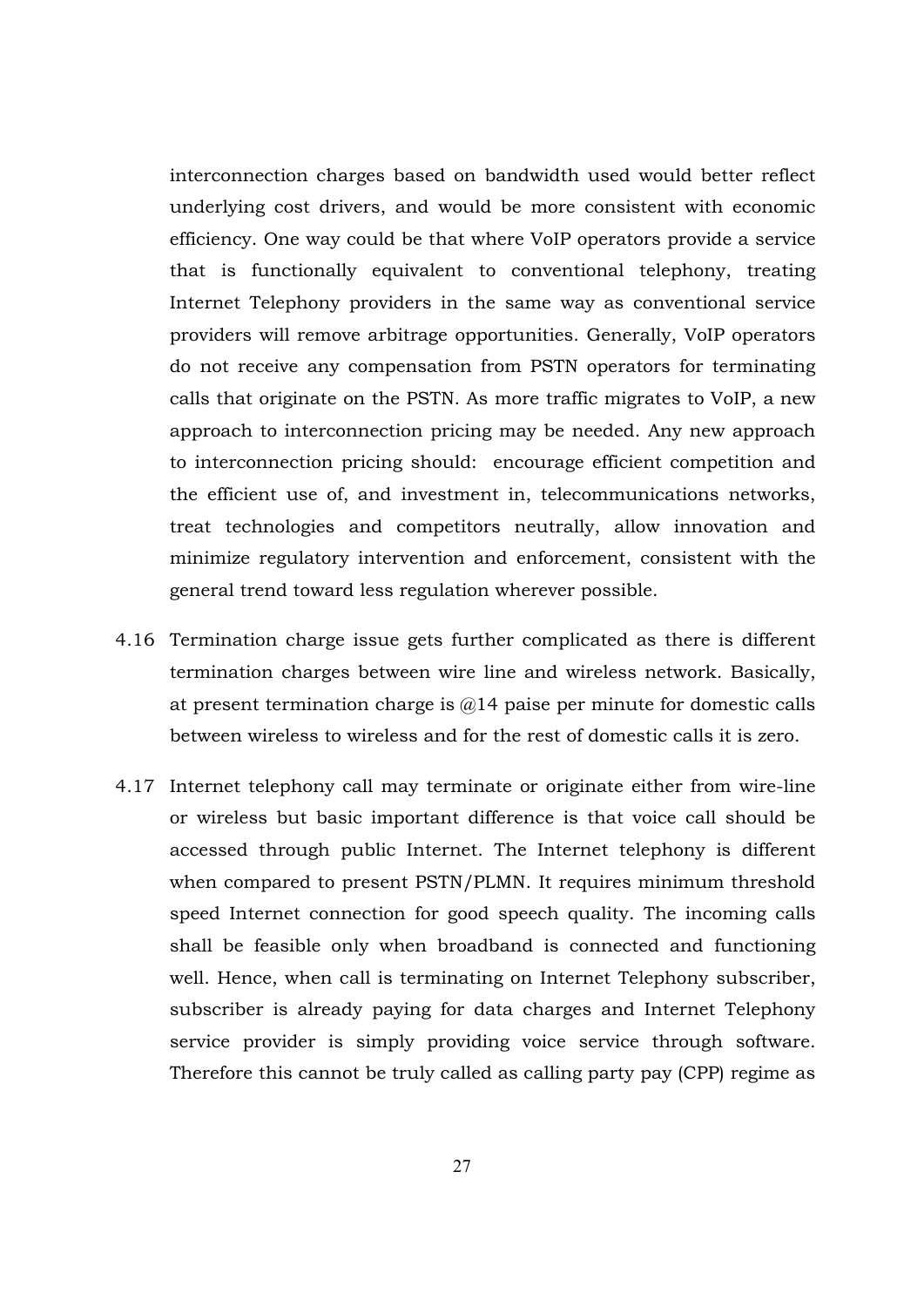called subscriber is also paying for terminating the call in the form of data charges.

- 4.18 There are certain challenges that the existing regime imposes on Internet telephony calls. These are described in the following paragraphs
- 4.19 Mobility: An Internet telephony subscriber as per the license uses the public Internet to make a call from his Internet telephony terminal, which then traverses over the public Internet to the SIP gateway or IMS node of the licensee. Since the call travels over the public Internet, an Internet delivery subscriber may actually make the call from anywhere. Hence a subscriber of say the Mumbai circle, could be sitting in Bangalore and still make and receive Internet telephony calls since the last mile would traverse over the public Internet. National long-distance calls: when an Internet telephony subscriber makes a long-distance call from his Licensed Service Area (LSA) to another LSA, the existing interconnection regime manages this scenario without any issues. For instance if a Mumbai circle subscriber sitting in Mumbai is making a call to a Delhi subscriber, the call will travel between Mumbai and Delhi using an NLDO as is required under the license. However if a Mumbai subscriber were to make a Internet telephony call from Bangalore, to Delhi, the call would travel from Bangalore to Mumbai over the public Internet and then from Mumbai to Delhi via the NLDO
- 4.20 International calls: when an Internet telephony subscriber makes or receives an international call, the existing interconnection regime manages this scenario without any issues since these calls would travel over an ILDO. However if an Internet telephony subscriber, is located outside the country, for example in the United Kingdom, and chooses to make a call to someone in New Delhi, in this case call could travel from the United Kingdom to Mumbai over the public Internet and only then over the PSTN networks, thus potentially bypassing an ILDO for carrying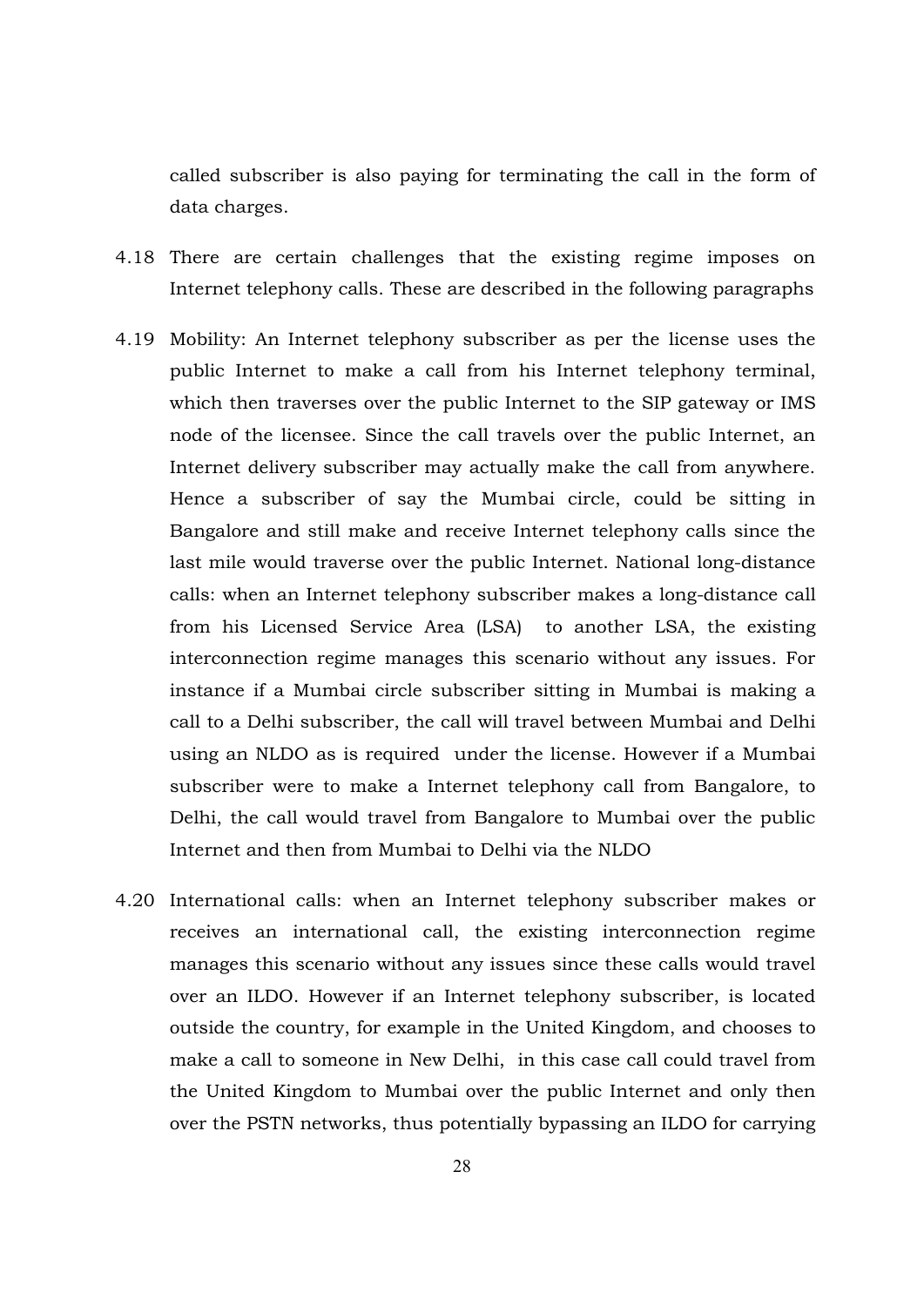inbound traffic. This scenario is not prevented by any Internet telephony providers worldwide and in fact service providers such as Verizon and T-Mobile actually provide a hybrid service allowing their subscribers to use either Wi-Fi or roaming networks to make calls when they are traveling. This is to the benefit of consumers and as such represents advantages derived from using Internet telephony. In view of the above, Stakeholders' views are solicited on the following:

#### Question 5:

What should be the termination charge when call is terminating into Internet telephony network?

#### Question 6:

What should be the termination charge for the calls originated from Internet Telephony Network and terminated into the wire-line and wireless Network?

#### Question 7:

How to ensure that users of International Internet Telephony calls pay applicable International termination charges?

#### Question 8:

Should an Internet telephony subscriber be able to initiate or receive calls from outside the SDCA, or service area, or the country through the public Internet thus providing limited or full mobility to such subscriber?

#### Question 9:

Should the last mile for an Internet telephony subscriber be the public Internet irrespective of where the subscriber is currently located as long as the PSTN leg abides by all the interconnection rules and regulations concerning NLDO and ILDO?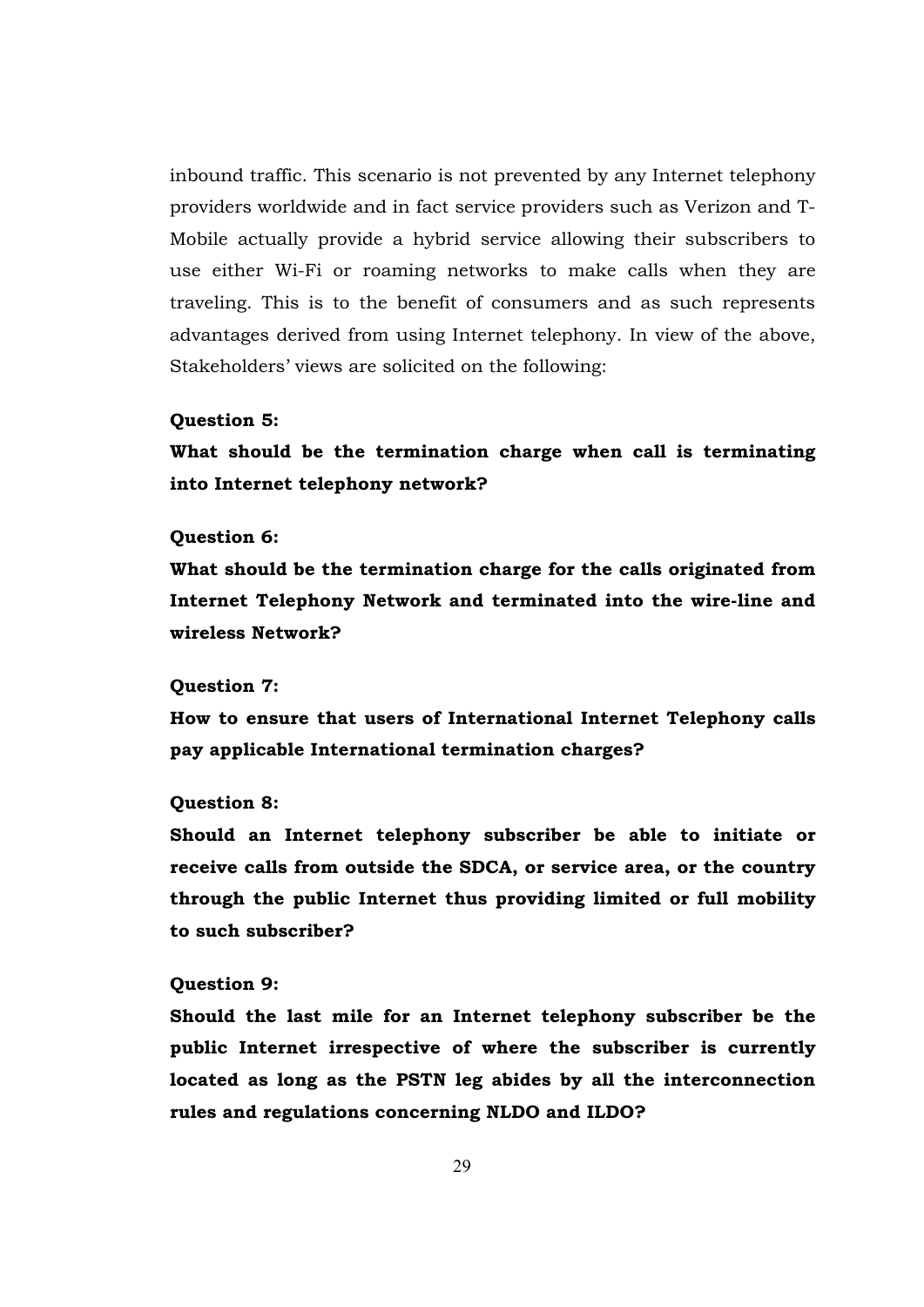## Numbering

4.21 Numbers always play a central role in telecommunications and their importance is well recognized. A well designed numbering for any service ensures structured growth of any service. UL/UASL/CMTS allow Licensee to provide unrestricted Internet Telephony but it is not clear that whether TSP can use same numbering resource or it will be given separate numbering resource for providing Internet Telephony. Relevant clause of Unified License with regard to numbering of Internet Telephony is as follows:

*"2.5 IP Address assigned to a subscriber for Internet Telephony shall conform to IP addressing Scheme of Internet Assigned Numbers Authority (IANA) only. Translation of E.164 number / private number to IP address and vice versa by the licensee for this purpose shall be as per directions/instructions issued by the Licensor. "*

- 4.22 It is worth noting that Internet telephony can be offered without allocation of number resources from E.164 numbering plan. However, it is not possible to call an Internet telephony subscriber from an existing PSTN/PLMN network without allocation of a number, which can be recognized, by the traditional fixed and mobile telecom network. This will greatly restrict the scope and popularity of the Internet telephony services.
- 4.23 Identification of such Internet telephony numbers from other PSTN/PLMN numbers may be desirable. Considering distinct service features of Internet telephony, a separate series of numbers may be required for Internet telephony services irrespective of the license under which such services are being provided. Since Internet telephony supports CLI, it is desirable that Internet telephony service providers for the benefit of subscribers also provide calling line identification.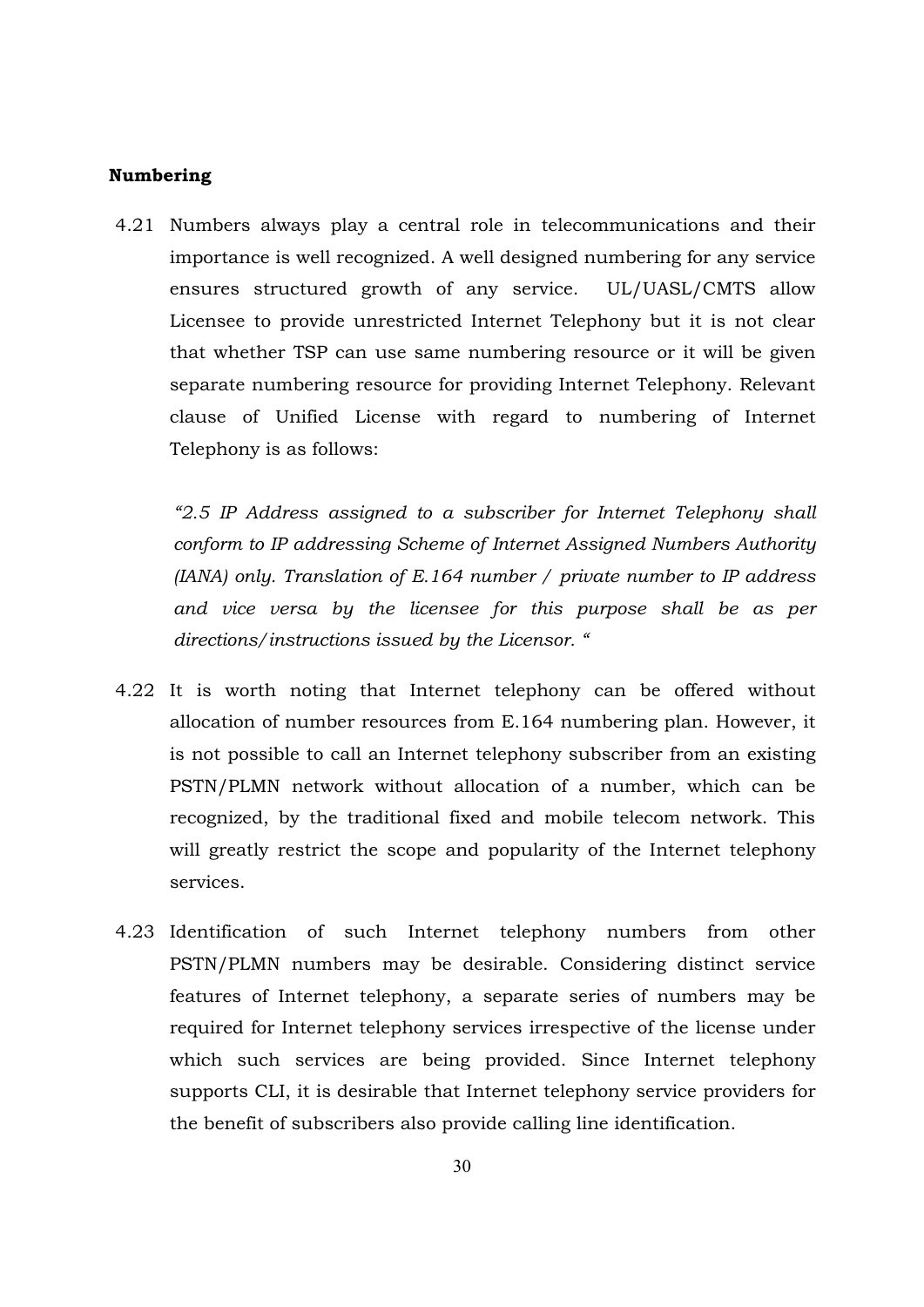- 4.24 On the other hand, arguably, Internet telephony is merely a technology mechanism and medium. It per se has no impact or relevance on numbering. Convergence may actually be beneficial to consumers. For instance in the United States, no distinction is made between mobile numbers, fixed line numbers or Internet telephony numbers. Even in countries such as United Kingdom, Germany and others Internet telephony is merely a technology and does not have a special numbering block. This has tremendous advantages. For instance one of the biggest applications of this is the Google Fi service, wherein Google provides a single number to a subscriber and based on whether subscriber is at home, in a basement, out on the streets, his cell phone automatically selects the best mobile or wireless network to connect a call. This ensures much higher call quality and ubiquitous service. If Internet delivery numbers were different from fixed line and cellular numbers this type of a service would not be feasible since a mobile handset would not be able to seamlessly transition between networks without having to drop and reinitiate a new call with a new phone number.
- 4.25 In India, Number blocks are allocated separately for fixed line which is SDCA based and for Mobile which is at country level. One option could be that TSP can use same number resources and have similar restriction for Internet Telephony service with regard to mobility as it for normal voice services. This will also be consumer friendly as he can be reached or can make call with same identity irrespective of whether he is making Internet Telephony calls (if access to internet is available or it is cheaper) or normal call by same number. However, it will be possible when there is same termination charge for Internet Telephony calls.
- 4.26 Other way could be to allocate separate series for Internet Telephony service and all spare codes which are not being used can be allocated for Internet Telephony calls. At present these numbers cannot be used for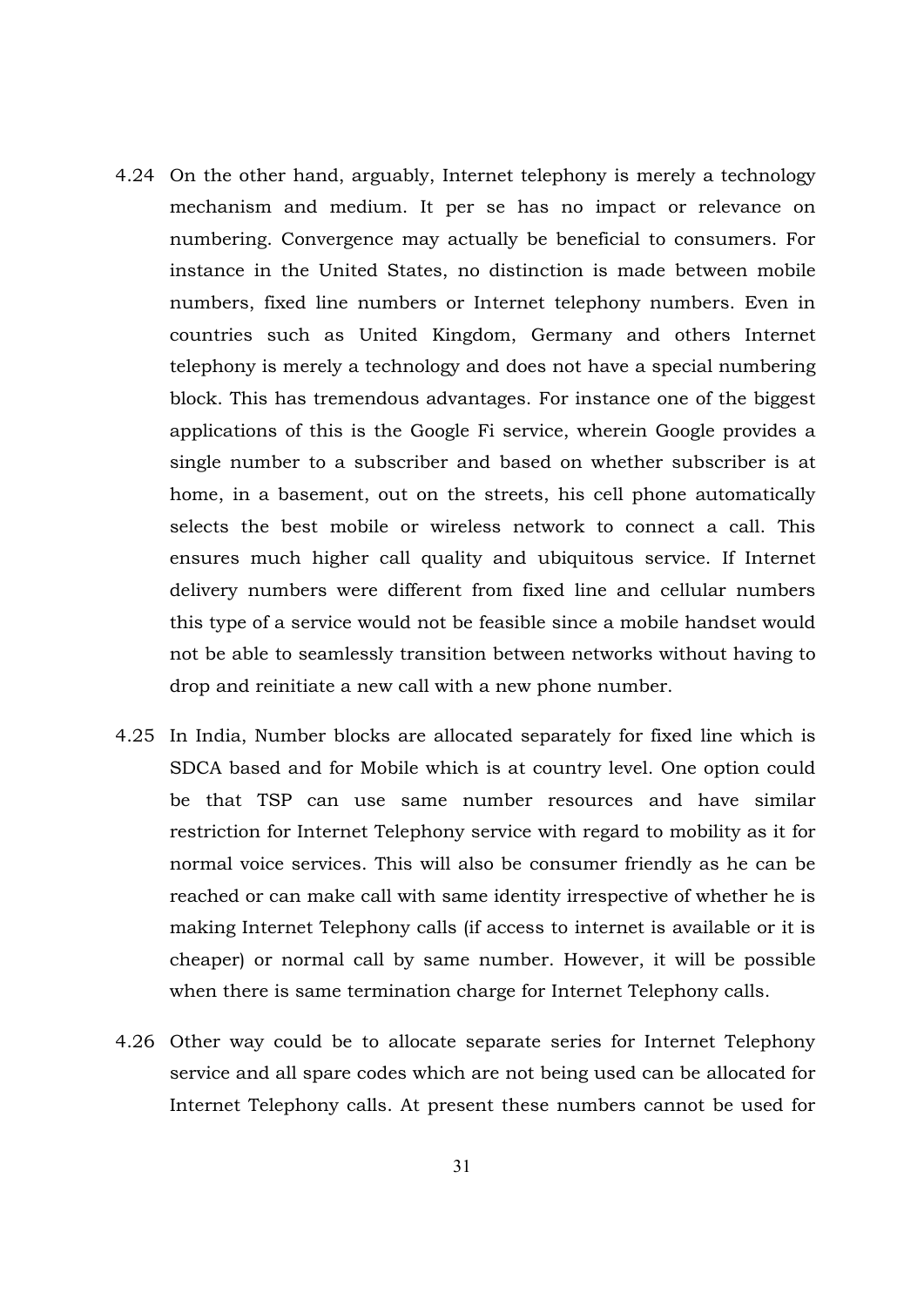mobile services. If these numbers are allocated to mobile, it will have conflict with local fixed line number. If we add '0' in dialing pattern from Internet Telephony calls to/from other calls (Fixed line/Mobile), it will not have any conflict and this numbering resource which is otherwise idle can be used for Internet Telephony service. In view of the above, stakeholders are requested to comments on following:

#### Question 10:

What should be the framework for allocation of numbering resource for Internet Telephony services?

#### Question 11:

Whether Number portability should be allowed for Internet Telephony numbers ? If yes, what should be the framework ?

## Access to Emergency Services

- 4.27 The facility to call nearest authority like police, fire station, hospital, etc has been termed as access to Emergency Service. Accurate identification of geographical location of subscriber is a must for availing emergency services. The concept of emergency number calling has changed with introduction of the mobile services. It is envisaged that accurate location of the caller will also be available to the authority (Hospital, Police, Firestation) handling emergency situation along with emergency number calls.
- 4.28 Different telecom networks adopt different technologies to facilitate emergency number calling. In case of usage of Internet telephony services from a fixed location, it is possible to map the position information and route emergency calls to appropriate agency. However, one of the promising features of Internet telephony services is the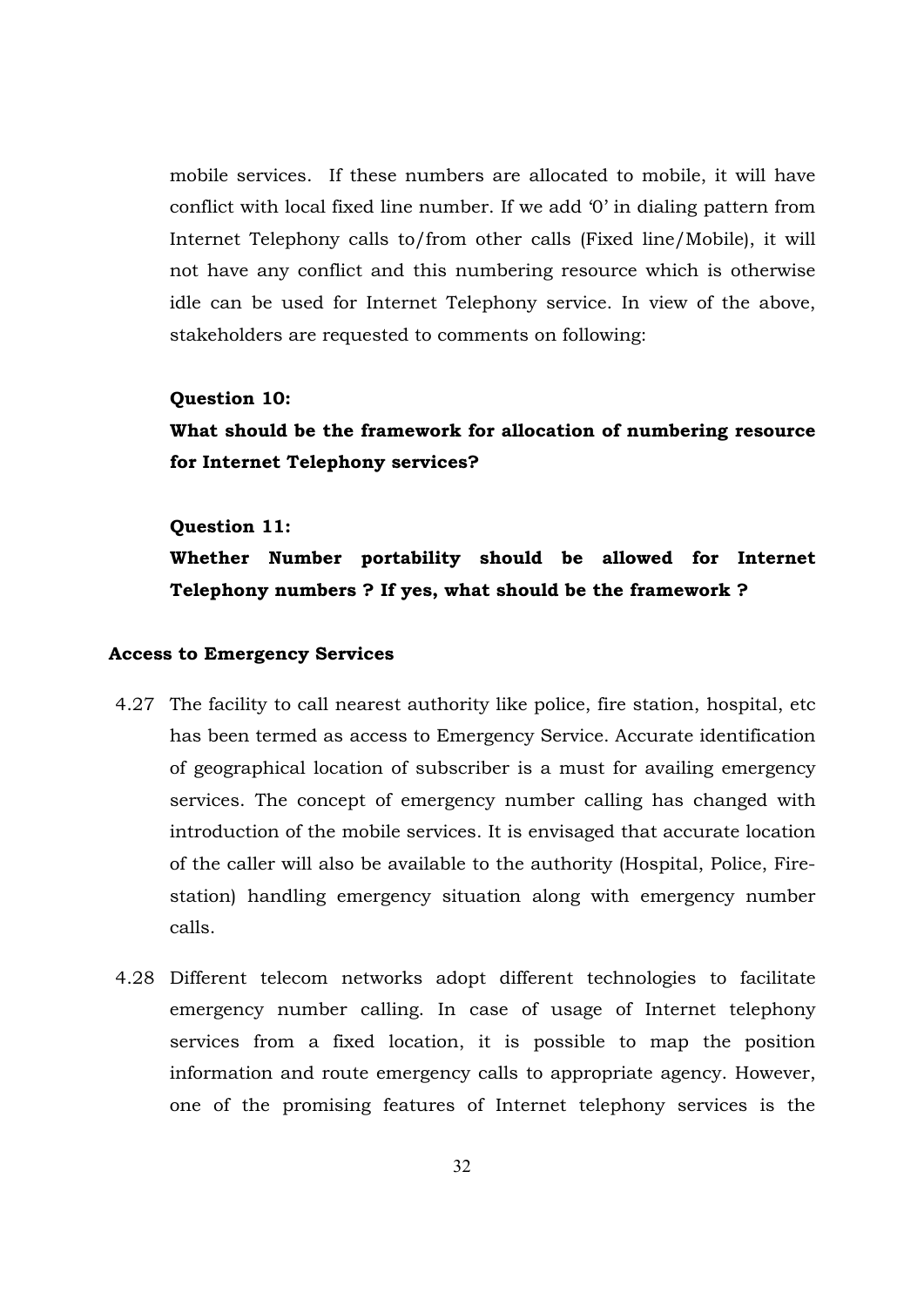nomadic use. In the nomadic use it may be difficult to accurately map position information while originating the emergency call.

- 4.29 There are various technical options available to make emergency number call even using Internet telephony. One of the simplest options is to route emergency services call to appropriate geographically decentralized emergency service centres and provide them with the appropriate location information. A soft switch in such cases can effectively handle emergency number calls and provide sufficient location information, though such information may not very accurately point to subscriber's geographical location.
- 4.30 The prevailing International scenario to facilitate emergency number calling is different in different countries. Some of the countries have gone ahead with Internet telephony services without mandating emergency number calling facility. They have emphasized the issue of transparency and desired that Internet Telephony service provider shall inform their subscribers that Internet telephony service will not support emergency numbers calling.
- 4.31 In India, when subscriber calls from fixed line, the call goes to nearest police/fire station which has been mapped to corresponding location. For mobile, TSPs provide the information of SDCA to BSNL/MTNL along with CLI of calling party and call is routed by BSNL/MTNL to nearest Police station in that very SDCA.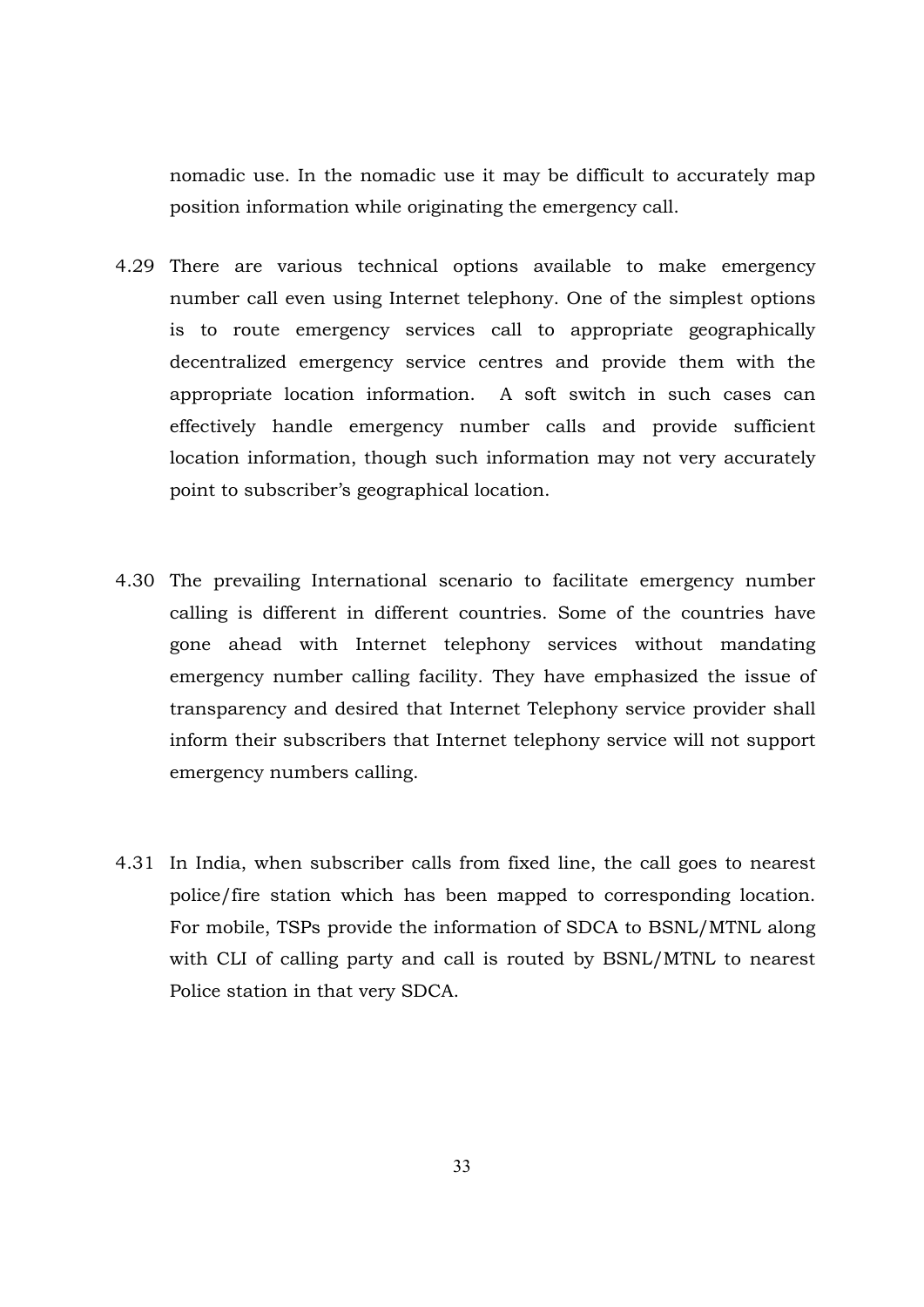#### Question 12:

Is it possible to provide location information to the police station when the subscriber is making Internet Telephony call to Emergency number? If yes, how?

Question 13:

In case it is not possible to provide Emergency services through Internet Telephony, whether informing limitation of Internet Telephony calls in advance to the consumers will be sufficient ?

#### Quality of Service

- 4.32 Quality of speech in any communication service is an important consideration. Subscribers are accustomed to the PSTN/ PLMN voice quality and expect similar quality from Internet telephony also irrespective of the technology used to provide such services. Ensuring good voice quality will therefore be necessary for ISPs providing Internet telephony. Though Internet telephony standards do not prescribe minimum Internet access speed for good quality of service, it is generally perceived that broadband connection will be required to provide good speech quality. ITU-T Recommendation G.114 (5) defines maximum oneway latency as 150 ms for good speech quality.
- 4.33 The issue of consideration is whether there is a need to define QoS parameters for Internet telephony or it should be left to service providers. Both the models are prevailing world over. In some countries all Internet service providers have to match QoS parameters as defined for PSTN/ PLMN whereas in some other countries no specific QoS have been defined. Service providers are required to appraise the subscribers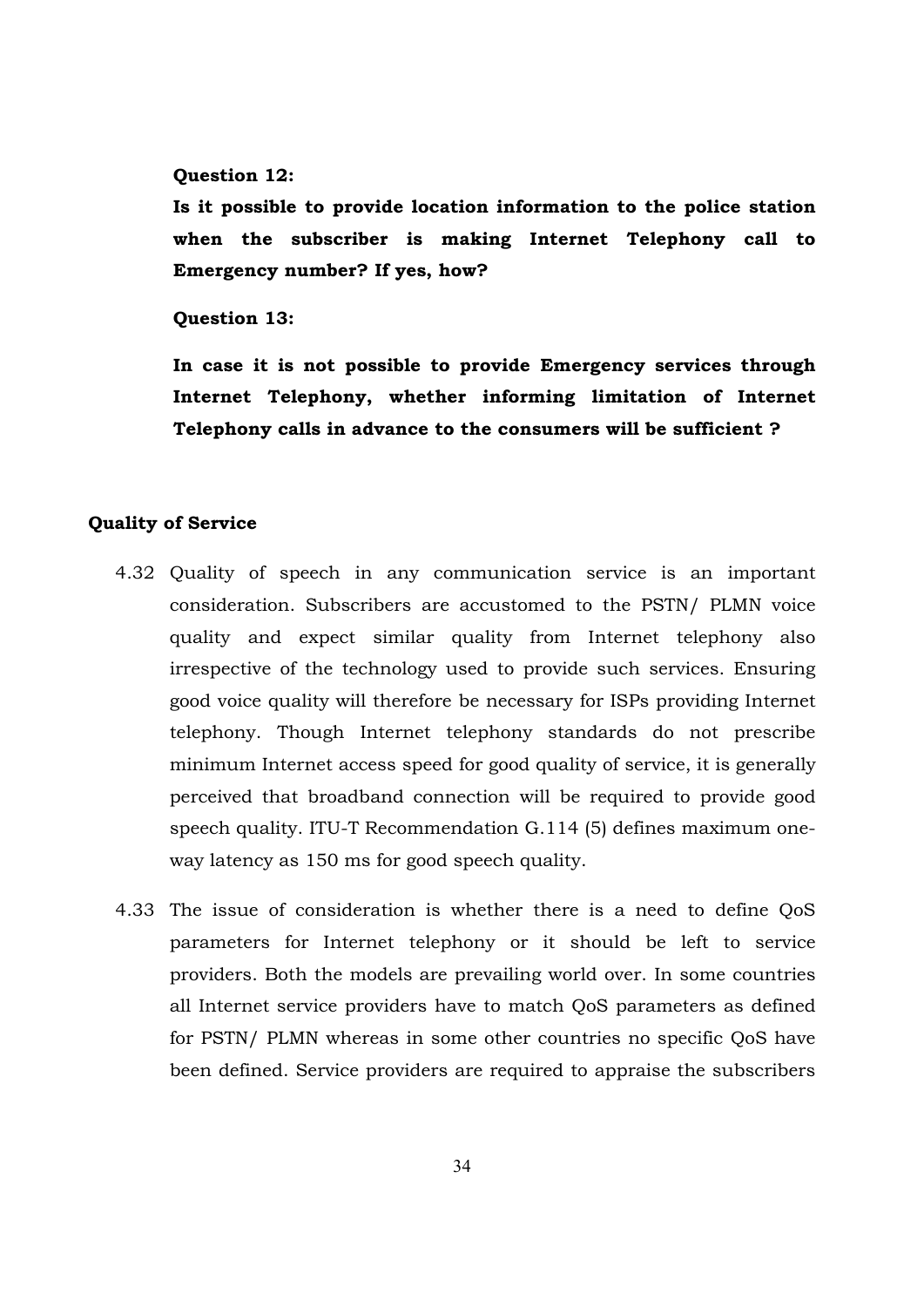about QoS before they subscribe to such services. Comments of the stakeholders are invited in this regard.

# Question 14:

Is there a need to prescribe QoS parameters for Internet telephony at present? If yes, what parameter has to be prescribed? Please give your suggestions with justifications.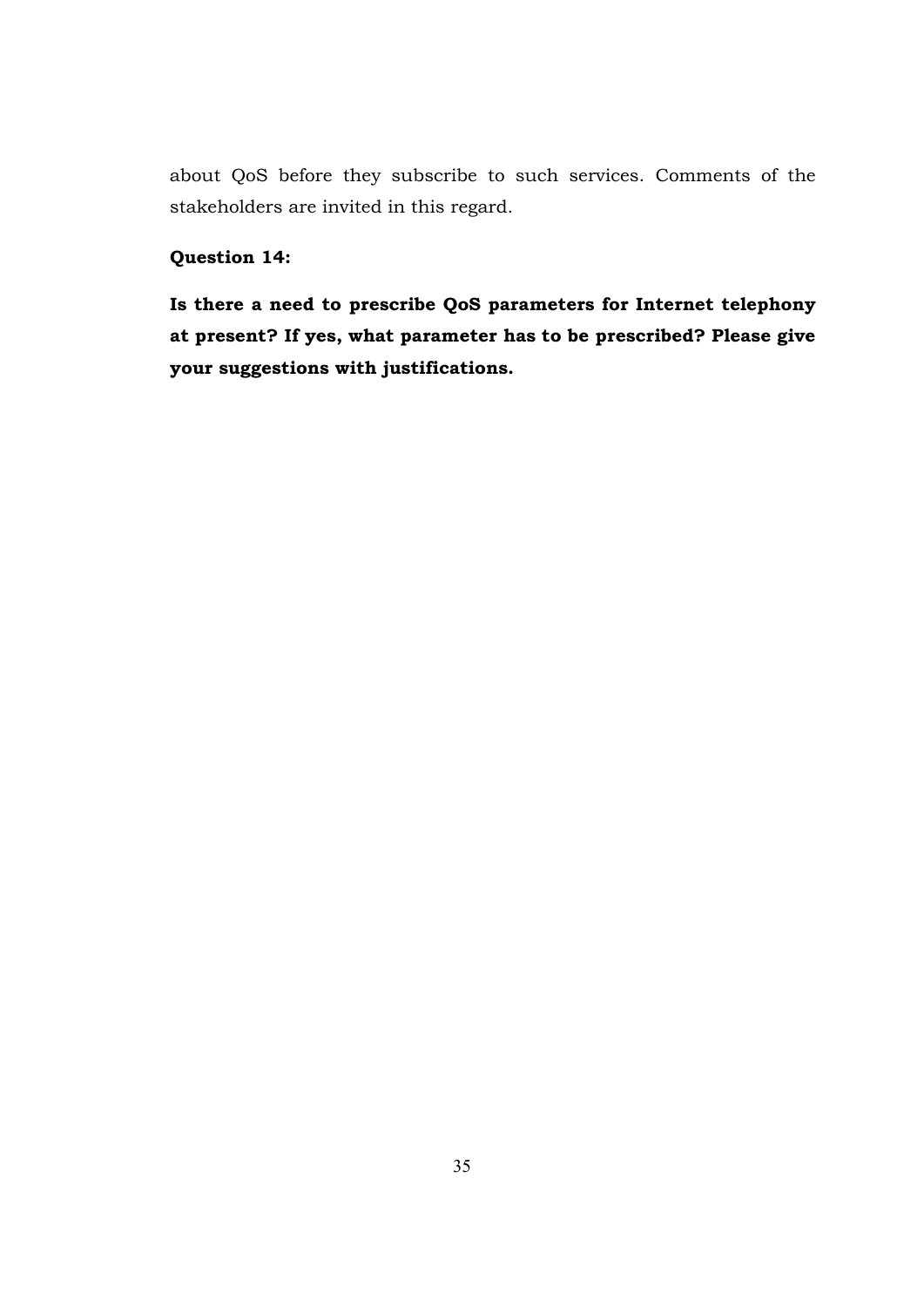### CHAPTER- V

# Issues for Consultation

- Q1: What should be the additional entry fee, Performance Bank Guarantee (PBG) and Financial Bank Guarantee (FBG) for Internet Service providers if they are also allowed to provide unrestricted Internet Telephony?
- Q2: Point of Interconnection for Circuit switched Network for various types of calls is well defined. Should same be continued for Internet Telephony calls or is there a need to change Point of Interconnection for Internet Telephony calls?
- Q3: Whether accessing of telecom services of the TSP by the subscriber through public Internet (internet access of any other TSP) can be construed as extension of fixed line or mobile services of the TSP? Please provide full justification in support of your answer.
- Q4: Whether present ceiling of transit charge needs to be reviewed or it can be continued at the same level? In case it is to be reviewed, please provide cost details and method to calculate transit charge.
- Q5: What should be the termination charge when call is terminating into Internet telephony network?
- Q6: What should be the termination charge for the calls originated from Internet Telephony Network and terminated into the wireline and wireless Network?
- Q7: How to ensure that users of International Internet Telephony calls pay applicable International termination charges?